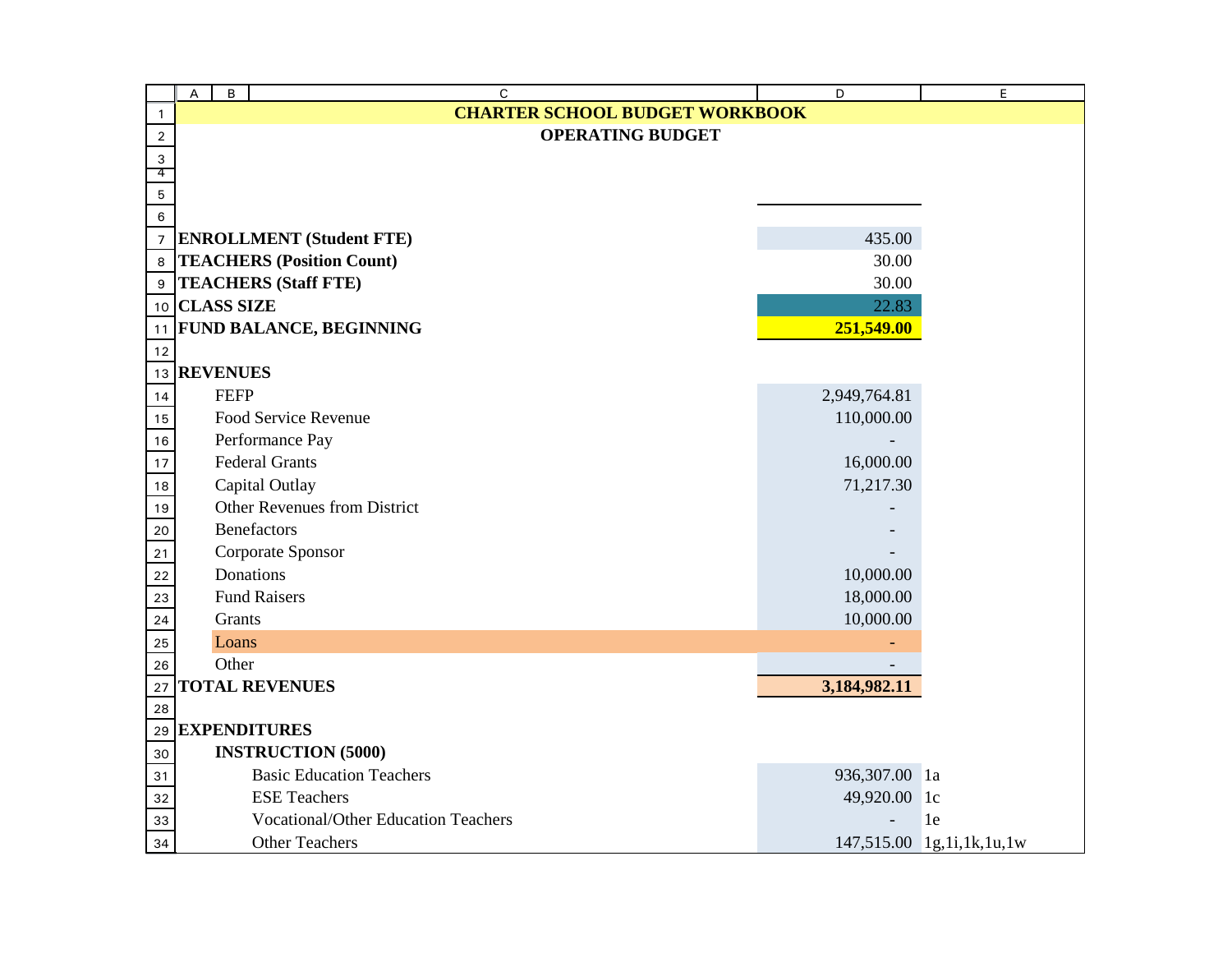|              | A | B | C                                                    | D                              | E                                   |
|--------------|---|---|------------------------------------------------------|--------------------------------|-------------------------------------|
| $\mathbf{1}$ |   |   | <b>CHARTER SCHOOL BUDGET WORKBOOK</b>                |                                |                                     |
| $\sqrt{2}$   |   |   | <b>OPERATING BUDGET</b>                              |                                |                                     |
| 3            |   |   |                                                      |                                |                                     |
| 4            |   |   |                                                      |                                |                                     |
| 5<br>35      |   |   | Substitutes                                          | 19,110.88 ly                   |                                     |
|              |   |   | <b>Basic Education Aides</b>                         |                                |                                     |
| 36           |   |   | <b>ESE</b> Aides                                     |                                | 1m, 1q<br>10,1s                     |
| 37           |   |   |                                                      | 1,152,852.88                   |                                     |
| 38           |   |   | <b>Total Instruction Salaries</b><br><b>Benefits</b> |                                |                                     |
| 39           |   |   | <b>Total Instruction Benefits</b>                    |                                | 224,091.00 1b,1d,1f,1h,1j,1l,1n,1p, |
| 40           |   |   | <b>Contracted Services</b>                           | 224,091.00<br>28,000.00 1z,1aa |                                     |
| 41           |   |   | <b>Instructional Materials</b>                       |                                |                                     |
| 42           |   |   |                                                      | 60,000.00 2a                   |                                     |
| 43           |   |   | AV Eqp/Other Instructional Eqp                       | 33,000.00                      | 2b<br>3c                            |
| 44           |   |   | <b>Other Classroom Supplies</b>                      |                                |                                     |
| 45           |   |   | Computer Equipment                                   | 37,500.00                      | 4a                                  |
| 46           |   |   | <b>Computer Training/Installation</b>                | 2,500.00 4b                    |                                     |
| 47           |   |   | Desks, Chairs, Etc.                                  | 61,000.00 5a                   |                                     |
| 48           |   |   | <b>Total Instruction Other</b>                       | 222,000.00                     |                                     |
| 49           |   |   | <b>Total Instruction</b>                             | 1,598,943.88                   |                                     |
| 50           |   |   |                                                      |                                |                                     |
| 51           |   |   | STUDENT PERSONNEL SERVICES (6100)                    |                                |                                     |
| 52           |   |   | Coordinators/Counselors                              | 73,735.00 6a                   |                                     |
| 53           |   |   | <b>Total Student Personnel Salaries</b>              | 73,735.00                      |                                     |
| 54           |   |   | <b>Benefits</b>                                      | 14,496.00 6b                   |                                     |
| 55           |   |   | <b>Total Student Personnel Benefits</b>              | 14,496.00                      |                                     |
| 56           |   |   | <b>Contracted Services</b>                           |                                | 6c                                  |
| 57           |   |   | Other                                                |                                | 6d                                  |
| 58           |   |   | <b>Total Student Personnel Other</b>                 |                                |                                     |
| 59           |   |   | <b>Total Student Personnel Services</b>              | 88,231.00                      |                                     |
| 60           |   |   |                                                      |                                |                                     |
| 61           |   |   | <b>INSTRUCTIONAL MEDIA SERVICES (6200)</b>           |                                |                                     |
| 62           |   |   | Media Specialists                                    | 37,417.00                      | 7a                                  |
| 63           |   |   | Libraians                                            |                                | 7c                                  |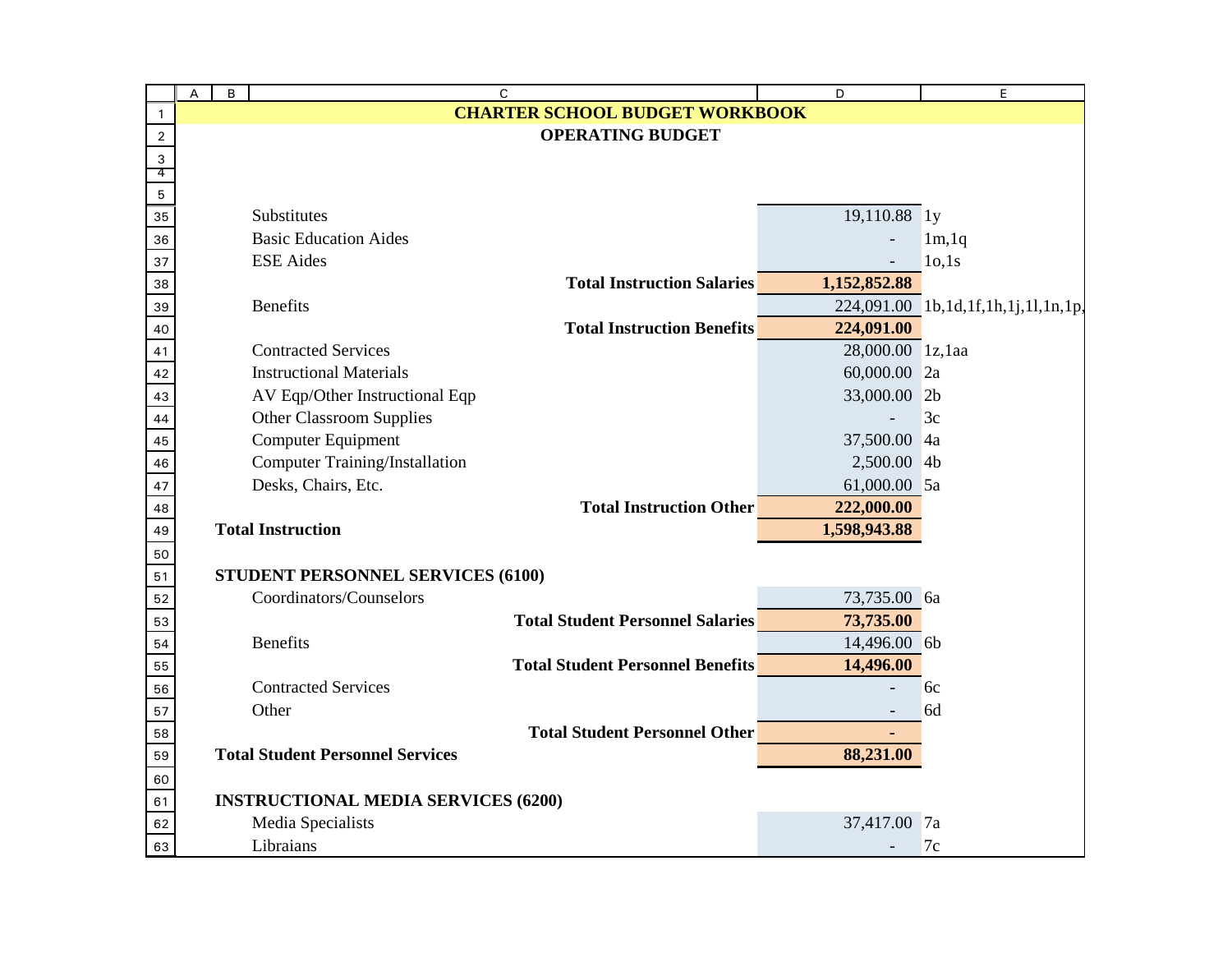|              | А | B | C                                                                                   | D                    | E              |
|--------------|---|---|-------------------------------------------------------------------------------------|----------------------|----------------|
| $\mathbf{1}$ |   |   | <b>CHARTER SCHOOL BUDGET WORKBOOK</b>                                               |                      |                |
| $\sqrt{2}$   |   |   | <b>OPERATING BUDGET</b>                                                             |                      |                |
| 3            |   |   |                                                                                     |                      |                |
| 4            |   |   |                                                                                     |                      |                |
| $\mathbf 5$  |   |   | <b>Total Instructional Media Salaries</b>                                           | 37,417.00            |                |
| 64           |   |   | <b>Benefits</b>                                                                     | 7,396.00 7b,7d       |                |
| 65<br>66     |   |   | <b>Total Instructional Media Benefits</b>                                           | 7,396.00             |                |
|              |   |   |                                                                                     | 2,500.00 7e          |                |
| 67           |   |   | Materials and Supplies<br>Computer Equipment                                        |                      | 7f             |
| 68           |   |   | <b>AV Equipment</b>                                                                 |                      |                |
| 69           |   |   | <b>Furnitures and Fixtures</b>                                                      |                      | 7g<br>7h       |
| 70           |   |   | Other                                                                               |                      | 7i             |
| 71           |   |   |                                                                                     |                      |                |
| 72           |   |   | <b>Total Instructional Media Other</b><br><b>Total Instructional Media Services</b> | 2,500.00             |                |
| 73           |   |   |                                                                                     | 47,313.00            |                |
| 74           |   |   |                                                                                     |                      |                |
| 75           |   |   | <b>INSTRUCTION AND CIRRICULUM DEVELOPMENT SERVICES (6300)</b>                       |                      |                |
| 76           |   |   | Cirriculum Specialists/Writers                                                      |                      | 8a             |
| 77           |   |   | <b>Total Instruction and Cirriculum Development Salaries</b>                        |                      |                |
| 78           |   |   | <b>Benefits</b>                                                                     |                      | 8 <sub>b</sub> |
| 79           |   |   | <b>Total Instruction and Cirriculum Development Benefits</b>                        | ٠                    |                |
| 80           |   |   | <b>Contracted Services</b>                                                          |                      | 8c             |
| 81           |   |   | <b>Materials and Supplies</b>                                                       |                      | 8d             |
| 82           |   |   | Equipment                                                                           |                      | 8e             |
| 83           |   |   | Other                                                                               |                      | 8f             |
| 84           |   |   | <b>Total Instruction and Cirriculum Development Other</b>                           |                      |                |
| 85           |   |   | <b>Total Instruction and Cirriculum Development Services</b>                        |                      |                |
| 86           |   |   |                                                                                     |                      |                |
| 87           |   |   | <b>INSTRUCTIONAL STAFF TRAINING SERVICES (6400)</b>                                 |                      |                |
| 88           |   |   | Seminars and Workshops                                                              | 12,725.00 9a, 3a, 3b |                |
| 89           |   |   | Other                                                                               | 3,000.00 9b          |                |
| 90           |   |   | <b>Total Instructional Staff Training Services Services</b>                         | 15,725.00            |                |
| 91           |   |   |                                                                                     |                      |                |
| 92           |   |   | <b>INSTRUCTIONAL-RELATED TECHNOLOGY (6500)</b>                                      |                      |                |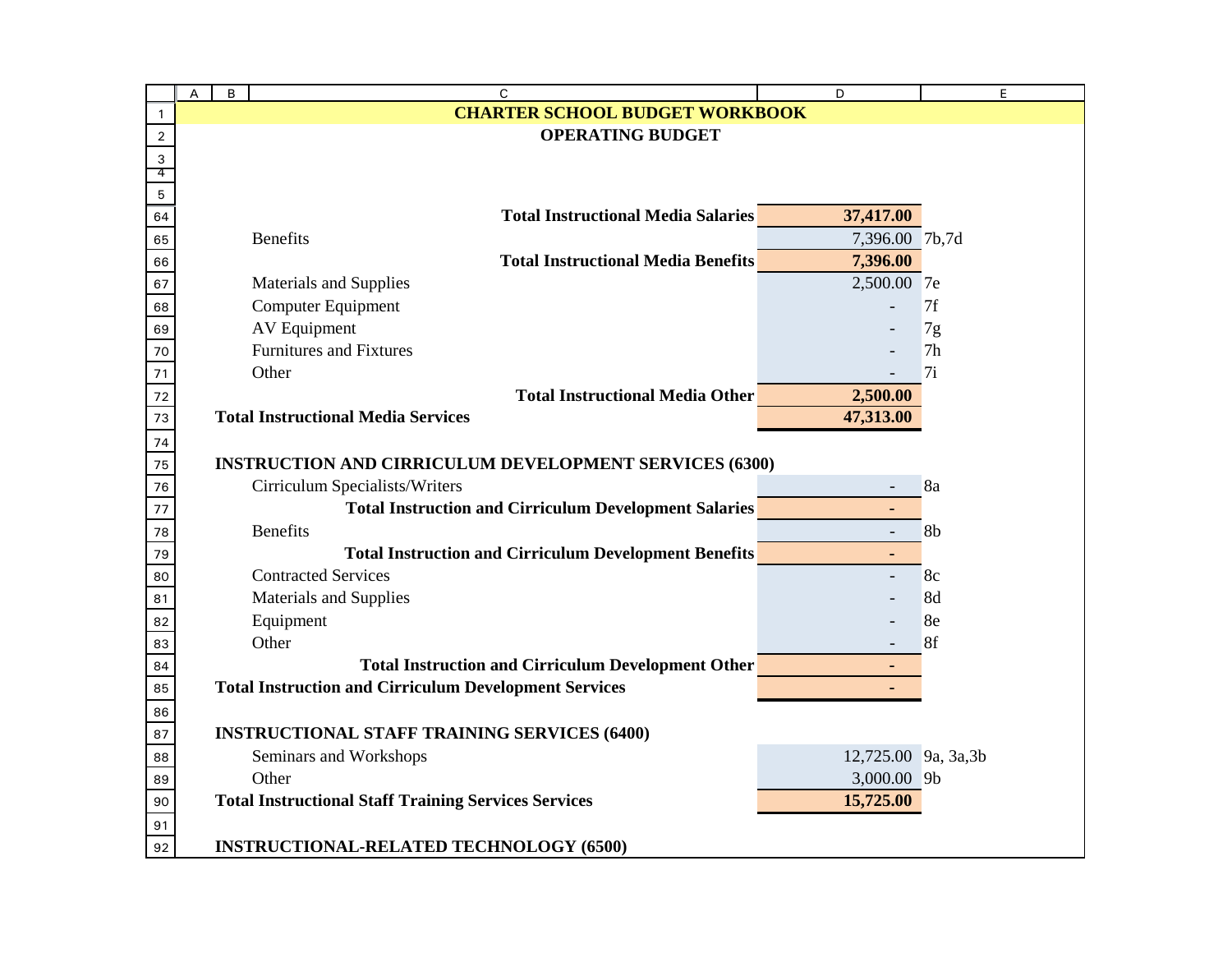|              | А | B | C                                                      | D                        | E                           |
|--------------|---|---|--------------------------------------------------------|--------------------------|-----------------------------|
| $\mathbf{1}$ |   |   | <b>CHARTER SCHOOL BUDGET WORKBOOK</b>                  |                          |                             |
| $\sqrt{2}$   |   |   | <b>OPERATING BUDGET</b>                                |                          |                             |
| 3            |   |   |                                                        |                          |                             |
| 4<br>5       |   |   |                                                        |                          |                             |
| 93           |   |   | <b>Computer Maintenance</b>                            |                          | 10a                         |
| 94           |   |   | <b>Technology Support</b>                              |                          | 10 <sub>b</sub>             |
| 95           |   |   | Other                                                  |                          | 10c                         |
| 96           |   |   | <b>Total Instructional-Related Technology Services</b> |                          |                             |
| 97           |   |   |                                                        |                          |                             |
| 98           |   |   | <b>BOARD</b> (7100)                                    |                          |                             |
| 99           |   |   | <b>Auditing Services</b>                               | 17,100.00 11a            |                             |
| 100          |   |   | <b>Legal Services</b>                                  | 5,000.00 11b             |                             |
| $101$        |   |   | Other                                                  | 147,488.24 11c           |                             |
| 102          |   |   | <b>Total Board</b>                                     | 169,588.24               |                             |
| 103          |   |   |                                                        |                          |                             |
| 104          |   |   | <b>SCHOOL ADMINISTRATION (7300)</b>                    |                          |                             |
| 105          |   |   | Principal                                              | 92,000.00 12a            |                             |
| 106          |   |   | <b>Assistant Principals</b>                            | 48,000.00                | 12c                         |
| 107          |   |   | <b>Administrative Director</b>                         |                          | 12e                         |
| 108          |   |   | Registrar                                              | $\overline{\phantom{a}}$ | 12g                         |
| 109          |   |   | <b>Administrative Assistant</b>                        | 68,686.00                | 12i                         |
| 110          |   |   | Other                                                  |                          | 12k                         |
| 111          |   |   | <b>Total School Administration Salaries</b>            | 208,686.00               |                             |
| 112          |   |   | <b>Benefits</b>                                        | 41,187.00                | 12b, 12d, 12f, 12h, 12j, 12 |
| 113          |   |   | <b>Total School Administration Benefits</b>            | 41,187.00                |                             |
| 114          |   |   | <b>Contracted Services</b>                             |                          | 12m                         |
| 115          |   |   | Dues and Fees                                          | 10,000.00                | 12n                         |
| 116          |   |   | <b>Travel Expense</b>                                  |                          | 12 <sub>o</sub>             |
| 117          |   |   | Contingencies                                          |                          | 12p                         |
| 118          |   |   | Other Administrative Expenses                          | 18,000.00                | 12q                         |
| 119          |   |   | Office Equipment/Furniture/Furnishings                 | 6,000.00                 | 13a                         |
| 120          |   |   | Other Office Expenses                                  | 6,500.00                 | 13c                         |
| 121          |   |   | Telephone/Communications Equipment                     |                          | 14 <sub>b</sub>             |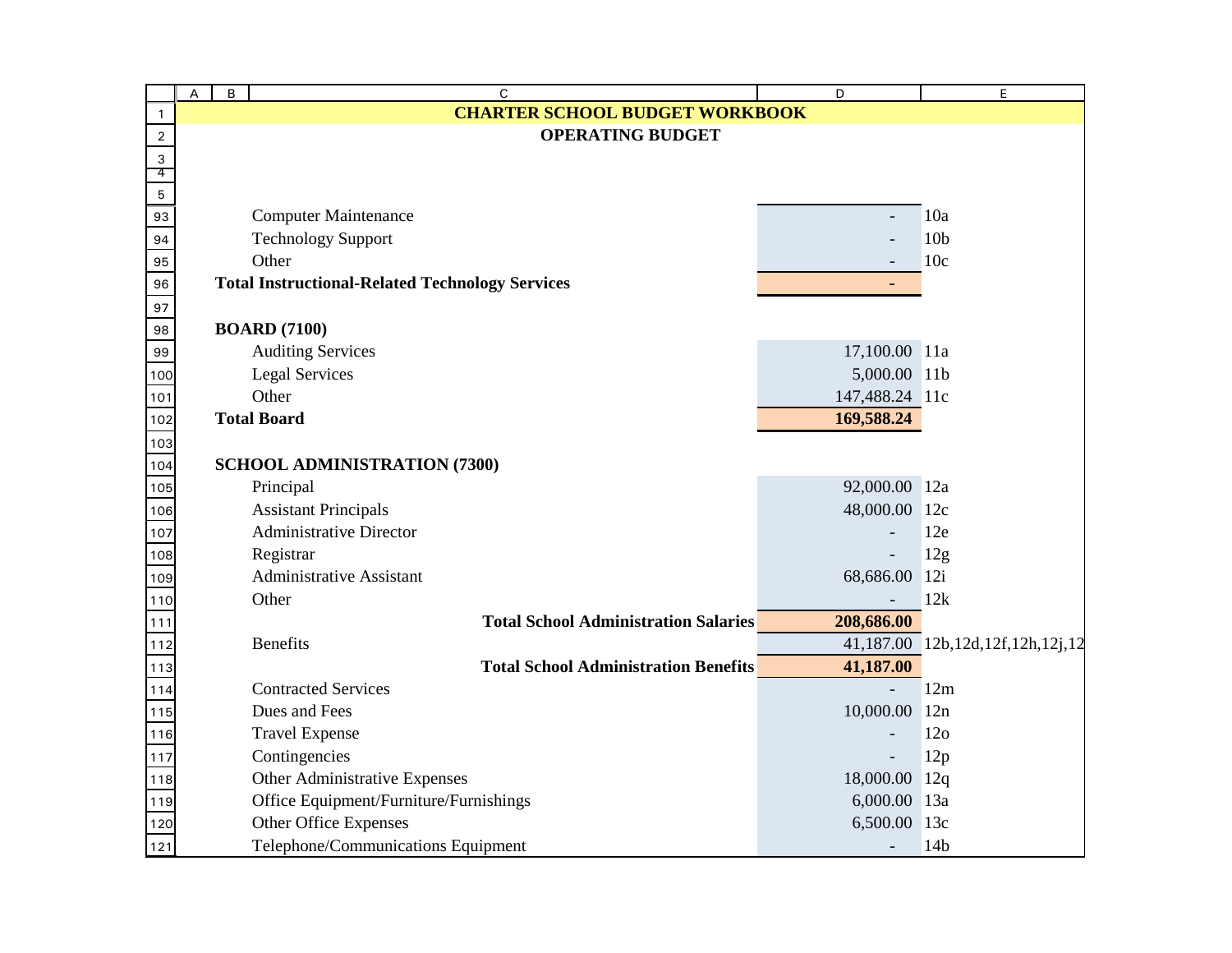|                  | A | B | C                                                     | D                 | E               |
|------------------|---|---|-------------------------------------------------------|-------------------|-----------------|
| $\mathbf{1}$     |   |   | <b>CHARTER SCHOOL BUDGET WORKBOOK</b>                 |                   |                 |
| $\boldsymbol{2}$ |   |   | <b>OPERATING BUDGET</b>                               |                   |                 |
| 3<br>4           |   |   |                                                       |                   |                 |
| 5                |   |   |                                                       |                   |                 |
| 122              |   |   | Telephone/Communications Other Expenses               |                   | 14c             |
| 123              |   |   | Mailing and Marketing Postage/Courier Services        | 2,000.00          | 15a             |
| 124              |   |   | Other Mailing and Marketing                           |                   | 15c             |
| 125              |   |   | Printing and Copying Materials and Supplies           | 7,000.00          | 16a             |
| 126              |   |   | Printing and Copying Equipment                        | 5,000.00 16b      |                 |
| 127              |   |   | Other Printing and Copying                            | 12,000.00         | 16c             |
| 128              |   |   | Administrative Fees FEFP/Categorical                  | 84,700.86 17a     |                 |
| 129              |   |   | <b>Administrative Fees Federal Grants</b>             |                   | 17 <sub>b</sub> |
| 130              |   |   | Other Administrative Fees                             |                   | 17c             |
| 131              |   |   | <b>Total School Administration Other</b>              | 151,200.86        |                 |
| 132              |   |   | <b>Total School Administration</b>                    | 401,073.86        |                 |
| 133              |   |   |                                                       |                   |                 |
| 134              |   |   | <b>FACILITIES ACQUISITION AND CONSTRUCTION (7400)</b> |                   |                 |
| 135              |   |   | Land/Land improvements                                |                   | 18a             |
| 136              |   |   | Building (Purchase or Lease/Purchase)                 |                   | 18b             |
| 137              |   |   | Leasehold Improvements                                |                   | 18d             |
| 138              |   |   | Other                                                 | 303,906.04 18e    |                 |
| 139              |   |   | <b>Total Facilities Acquisition and Construction</b>  | 303,906.04        |                 |
| 140              |   |   |                                                       |                   |                 |
| 141              |   |   | <b>FISCAL SERVICES (7500)</b>                         |                   |                 |
| 142              |   |   | Accountant/Bookkeeper/Financial Staff                 | 35,000.00 19a,19c |                 |
| 143              |   |   | <b>Total Fiscal Services Salaries</b>                 | 35,000.00         |                 |
| 144              |   |   | <b>Benefits</b>                                       | 2,701.00 19b,19d  |                 |
| 145              |   |   | <b>Total Fiscal Services Benefits</b>                 | 2,701.00          |                 |
| 146              |   |   | Conferences, Dues, and Fees (Non-instructional Staff) |                   | 19e, 19f        |
| 147              |   |   | <b>Contracted Accounting Services</b>                 |                   | 19g             |
| 148              |   |   | <b>Banking Fees</b>                                   |                   | 19h             |
| 149              |   |   | Other                                                 |                   | 19i             |
| 150              |   |   | <b>Total Fiscal Services Other</b>                    |                   |                 |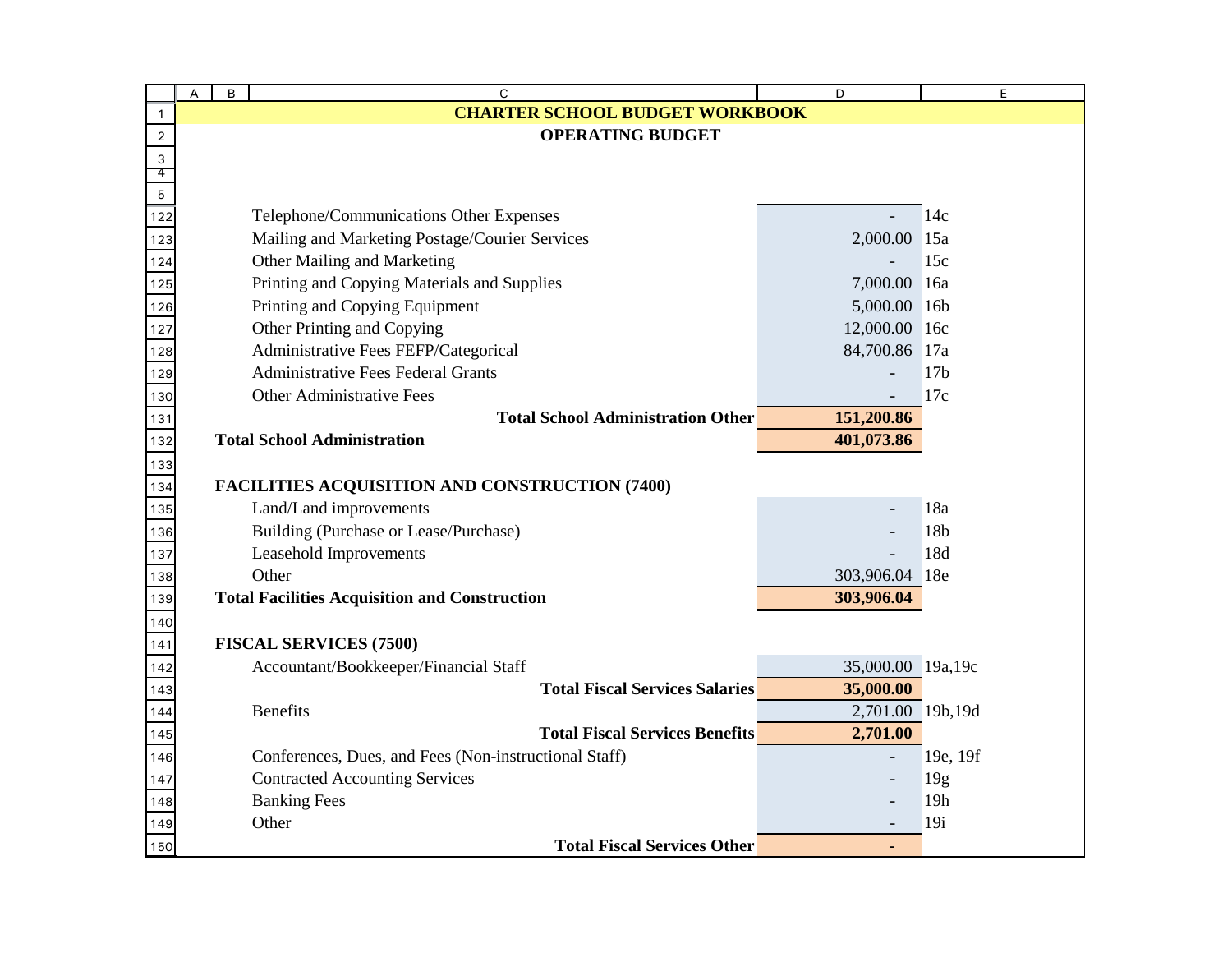|                  | B<br>А | C                                          | D              | E               |
|------------------|--------|--------------------------------------------|----------------|-----------------|
| $\mathbf{1}$     |        | <b>CHARTER SCHOOL BUDGET WORKBOOK</b>      |                |                 |
| $\mathbf 2$      |        | <b>OPERATING BUDGET</b>                    |                |                 |
| 3                |        |                                            |                |                 |
| 4<br>$\mathbf 5$ |        |                                            |                |                 |
| 151              |        | <b>Total Fiscal Services</b>               | 37,701.00      |                 |
|                  |        |                                            |                |                 |
| 152<br>153       |        | FOOD SERVICE (7600)                        |                |                 |
| 154              |        | <b>Food Servers</b>                        |                | 20a             |
| 155              |        | Cafeteria Workers                          |                | 20c             |
| 156              |        | Food Services Supervisor                   |                | 20e             |
| 157              |        | <b>Total Food Service Salaries</b>         | ÷              |                 |
| 158              |        | <b>Benefits</b>                            | $\overline{a}$ | 20b, 20d, 20f   |
| 159              |        | <b>Total Food Service Benefits</b>         | $\blacksquare$ |                 |
| 160              |        | <b>Contracted Services</b>                 | 100,000.00 20g |                 |
| 161              |        | Kitchen/Dining Room Furniture/Eqp          | 12,000.00 20h  |                 |
| 162              |        | <b>Food Purchases</b>                      |                | 20i             |
| 163              |        | <b>Bottled Gas</b>                         |                | 20j             |
| 164              |        | Kitchen/Dining Room Supplies               |                | 20k             |
| 165              |        | Other - WinSnap Equipment and Installation |                | 201             |
| 166              |        | Other - WinSnap Training                   |                | 20m             |
| 167              |        | Other                                      |                | 20n             |
| 168              |        | <b>Total Food Service Other</b>            | 112,000.00     |                 |
| 169              |        | <b>Total Food Service</b>                  | 112,000.00     |                 |
| 170              |        |                                            |                |                 |
| 171              |        | <b>CENTRAL SERVICES (7700)</b>             |                |                 |
| 172              |        | Media/Direct Mail                          | 7,500.00 15b   |                 |
| 173              |        | Conferences, Dues, and Fees                |                | 21a             |
| 174              |        | <b>Travel Expenses</b>                     |                | 21 <sub>b</sub> |
| 175              |        | Other                                      |                | 21c,21d         |
| 176              |        | <b>Total Central Services</b>              | 7,500.00       |                 |
| 177              |        |                                            |                |                 |
| 178              |        | <b>TRANSPORTATION (7800)</b>               |                |                 |
| 179              |        | <b>Bus Drivers</b>                         |                | 22b             |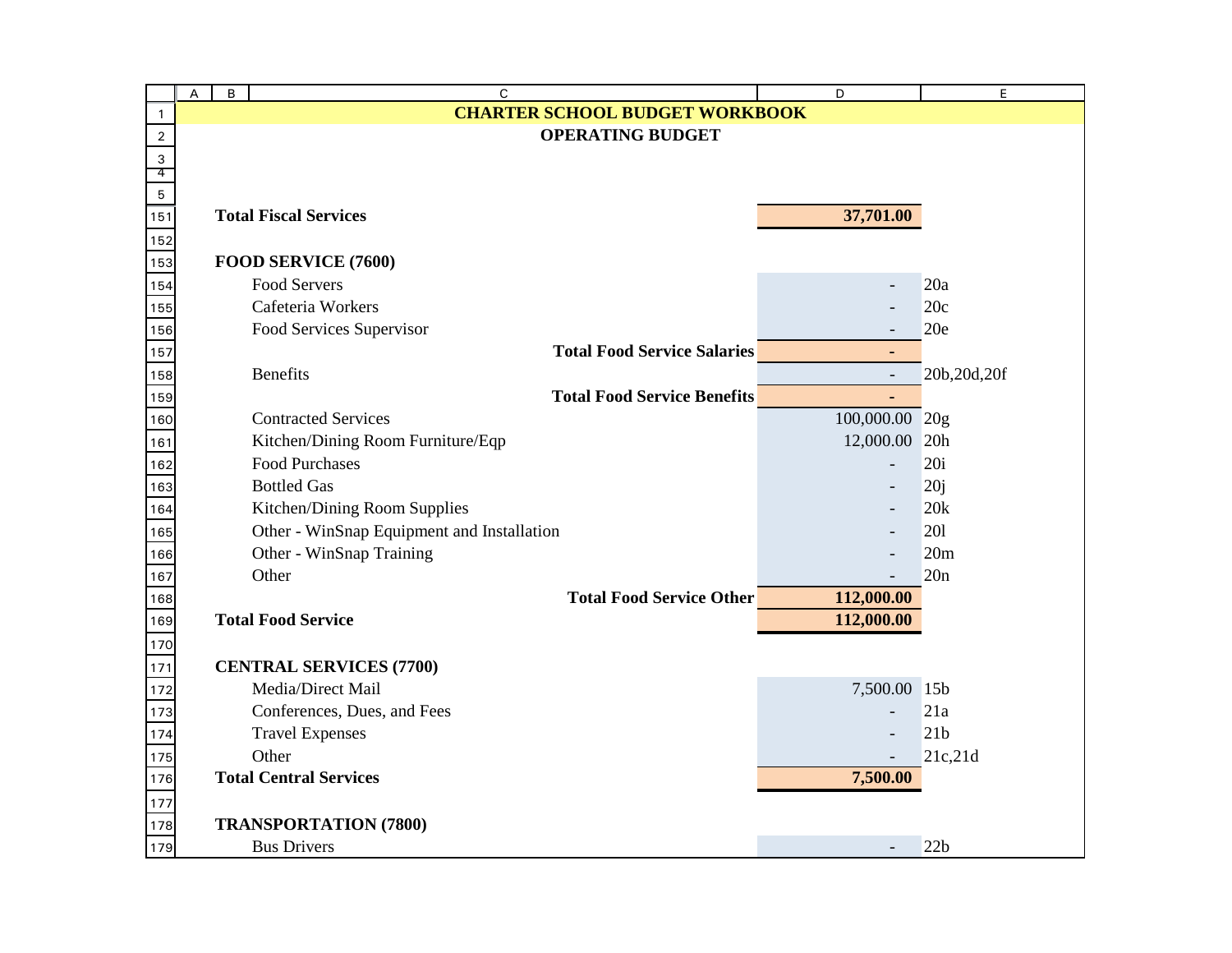|                    | B<br>А                           | C                                        | D                 | E                         |
|--------------------|----------------------------------|------------------------------------------|-------------------|---------------------------|
| $\mathbf{1}$       |                                  | <b>CHARTER SCHOOL BUDGET WORKBOOK</b>    |                   |                           |
| $\mathbf 2$        |                                  | <b>OPERATING BUDGET</b>                  |                   |                           |
| 3                  |                                  |                                          |                   |                           |
| 4                  |                                  |                                          |                   |                           |
| $\mathbf 5$<br>180 |                                  | <b>Total Transportation Salaries</b>     |                   |                           |
| 181                | <b>Benefits</b>                  |                                          |                   | 22c                       |
| 182                |                                  | <b>Total Transportation Benefits</b>     | ٠                 |                           |
| 183                | Vehicles                         |                                          |                   | 22a                       |
| 184                | <b>Contracted Services</b>       |                                          |                   | 22d                       |
| 185                | Maintenance and Repairs          |                                          |                   | 22e                       |
| 186                | Insurance                        |                                          |                   | 22f                       |
| 187                | Gas                              |                                          |                   | 22g                       |
| 188                | Other                            |                                          | 500.00 22h        |                           |
| 189                |                                  | <b>Total Transportation Other</b>        | 500.00            |                           |
| 190                | <b>Total Transportation</b>      |                                          | 500.00            |                           |
| 191                |                                  |                                          |                   |                           |
| 192                | <b>OPERATION OF PLANT (7900)</b> |                                          |                   |                           |
| 193                | Custodians                       |                                          | 22,000.00 23a     |                           |
| 194                |                                  | <b>Total Operation of Plant Salaries</b> | 22,000.00         |                           |
| 195                | <b>Benefits</b>                  |                                          | 5,463.00 23b      |                           |
| 196                |                                  | <b>Total Operation of Plant Benefits</b> | 5,463.00          |                           |
| 197                | <b>Contracted Services</b>       |                                          | 20,000.00 23c     |                           |
| 198                | <b>Cleaning Supplies</b>         |                                          | 6,000.00 23d      |                           |
| 199                | <b>Custoidal Equipement</b>      |                                          | 3,000.00 23e      |                           |
| 200                | <b>Building Rent</b>             |                                          | 438,750.00 18c    |                           |
| 201                | <b>Utilities</b>                 |                                          | 68,000.00 24a,24b |                           |
| 202                | Garbage Pickup                   |                                          | 6,000.00 24c      |                           |
| 203                | Telephone                        |                                          | 30,000.00 14a     |                           |
| 204                | Insurance                        |                                          |                   | 15,000.00 25a,25b,25c,25d |
| 205                | Other                            |                                          | 1,000.00 23f,24d  |                           |
| 206                |                                  | <b>Total Operation of Plant Other</b>    | 587,750.00        |                           |
| 207                | <b>Total Operation of Plant</b>  |                                          | 615,213.00        |                           |
| 208                |                                  |                                          |                   |                           |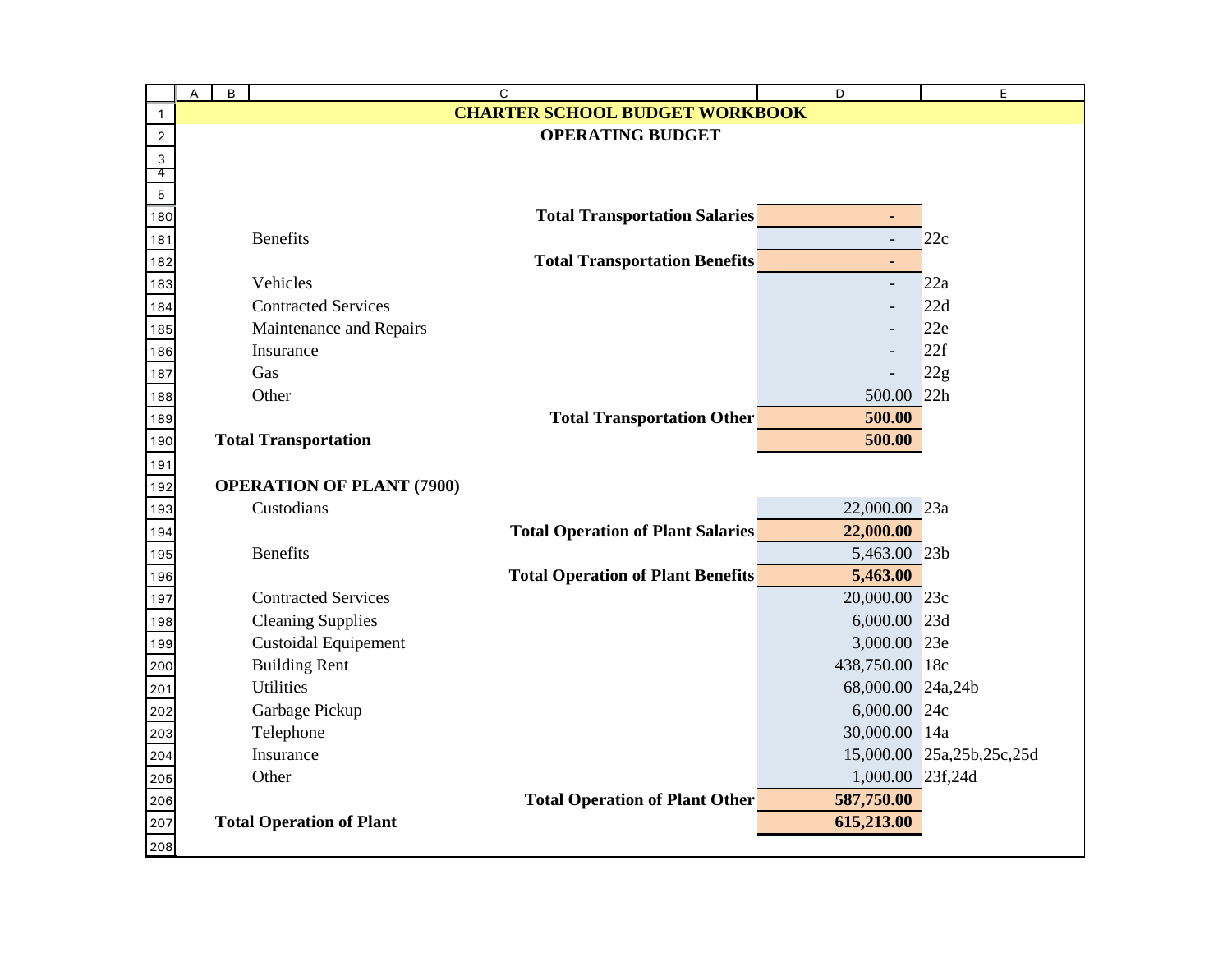|                | A | B | $\mathsf C$                                                              | D                 | E               |
|----------------|---|---|--------------------------------------------------------------------------|-------------------|-----------------|
| 1              |   |   | <b>CHARTER SCHOOL BUDGET WORKBOOK</b>                                    |                   |                 |
| $\overline{2}$ |   |   | <b>OPERATING BUDGET</b>                                                  |                   |                 |
| 3              |   |   |                                                                          |                   |                 |
| 4              |   |   |                                                                          |                   |                 |
| 5              |   |   | <b>MAINTENANCE OF PLANT (8100)</b>                                       |                   |                 |
| 209            |   |   | Maintenance Staff                                                        |                   | 26a             |
| 210            |   |   | <b>Total Maintenance of Plant Salaries</b>                               |                   |                 |
| 211            |   |   | <b>Benefits</b>                                                          |                   | 26 <sub>b</sub> |
| 212            |   |   |                                                                          |                   |                 |
| 213            |   |   | <b>Total Maintenance of Plant Benefits</b><br><b>Contracted Services</b> | ٠<br>5,000.00 26c |                 |
| 214            |   |   |                                                                          |                   |                 |
| 215            |   |   | Repairs and Maintenance                                                  | 2,000.00          | 13 <sub>b</sub> |
| 216            |   |   | <b>Materials and Supplies</b>                                            | 9,000.00          | 26d             |
| 217            |   |   | Equipment                                                                |                   | 26e             |
| 218            |   |   | Other                                                                    |                   | 26f             |
| 219            |   |   | <b>Total Maintenance of Plant Other</b>                                  | 16,000.00         |                 |
| 220            |   |   | <b>Total Maintenance of Plant</b>                                        | 16,000.00         |                 |
| 221            |   |   |                                                                          |                   |                 |
| 222            |   |   | <b>ADMINISTRATIVE TECHNOLOGY SERVICES (8200)</b>                         |                   |                 |
| 223            |   |   | <b>Computer Maintenance</b>                                              |                   | 27a             |
| 224            |   |   | <b>Technology Support</b>                                                |                   | 27 <sub>b</sub> |
| 225            |   |   | Other                                                                    |                   | 27c             |
| 226            |   |   | <b>Total Instructional-Related Technology Services</b>                   |                   |                 |
| 227            |   |   |                                                                          |                   |                 |
| 228            |   |   | <b>COMMUNITY SERVICES (9100)</b>                                         |                   |                 |
| 229            |   |   | After & Before School Care                                               |                   | 28a             |
| 230            |   |   | <b>Total Instructional-Related Technology Services</b>                   |                   |                 |
| 231            |   |   |                                                                          |                   |                 |
| 232            |   |   | <b>DEBT SERVICE (9200)</b>                                               |                   |                 |
| 233            |   |   | Principal                                                                | 3,044.26 28a      |                 |
| 234            |   |   | <b>Interest and Fees</b>                                                 | 89.97 28b         |                 |
| 235            |   |   | <b>Total Instructional-Related Technology Services</b>                   | 3,134.23          |                 |
| 236            |   |   |                                                                          |                   |                 |
|                |   |   | 237 TOTAL EXPENDITURES                                                   | 3,416,829.25      |                 |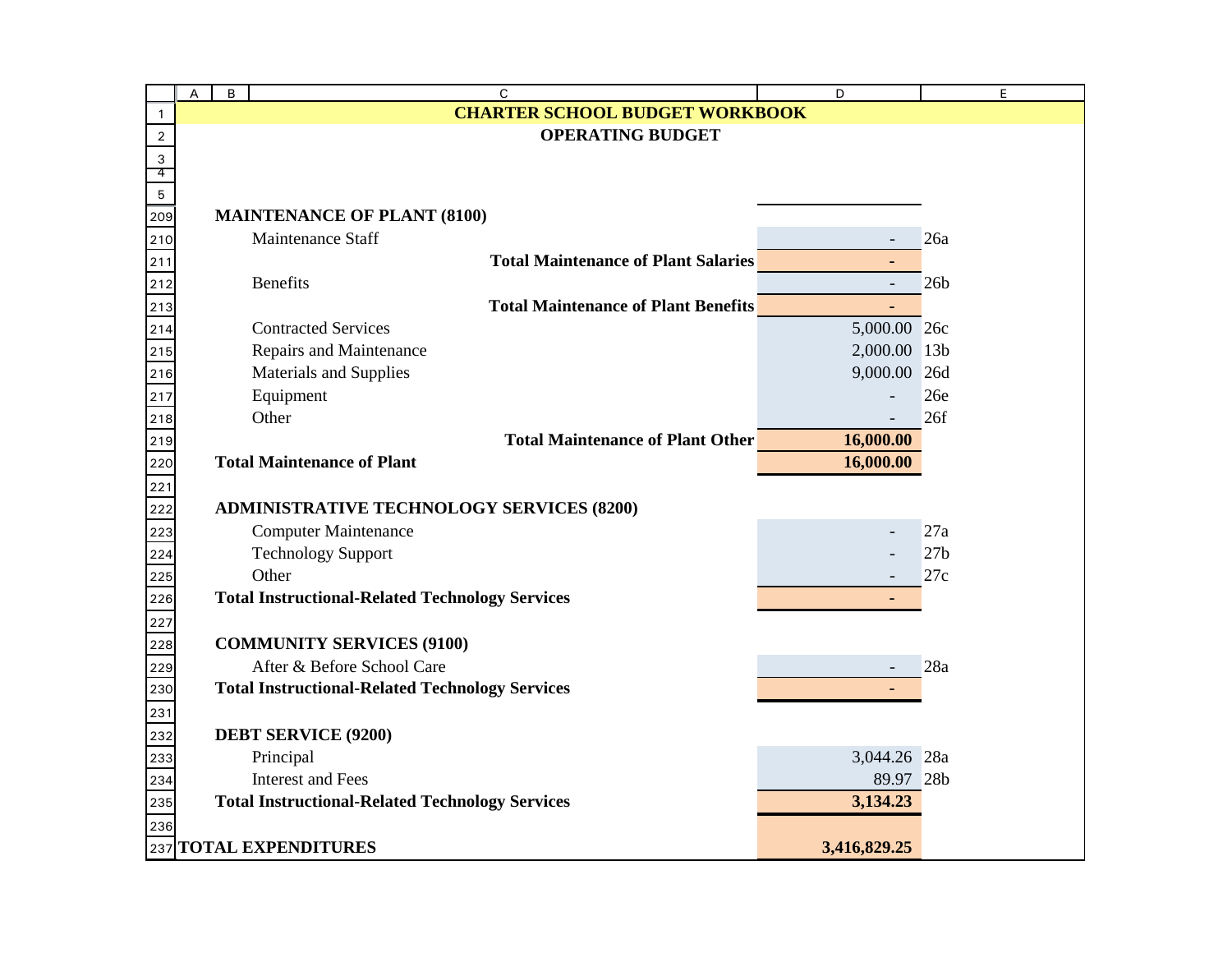|     | В |                                       | n             |  |
|-----|---|---------------------------------------|---------------|--|
|     |   | <b>CHARTER SCHOOL BUDGET WORKBOOK</b> |               |  |
|     |   | <b>OPERATING BUDGET</b>               |               |  |
| 3   |   |                                       |               |  |
| 4   |   |                                       |               |  |
| 5   |   |                                       |               |  |
| 238 |   |                                       |               |  |
|     |   | 239 DIFFERENCE - SURPLUS/(DEFICIT)    | (231, 847.14) |  |
| 240 |   |                                       |               |  |
|     |   | 241 FUND BALANCE, ENDING              | 19,701.86     |  |
| 242 |   |                                       |               |  |
| 243 |   |                                       |               |  |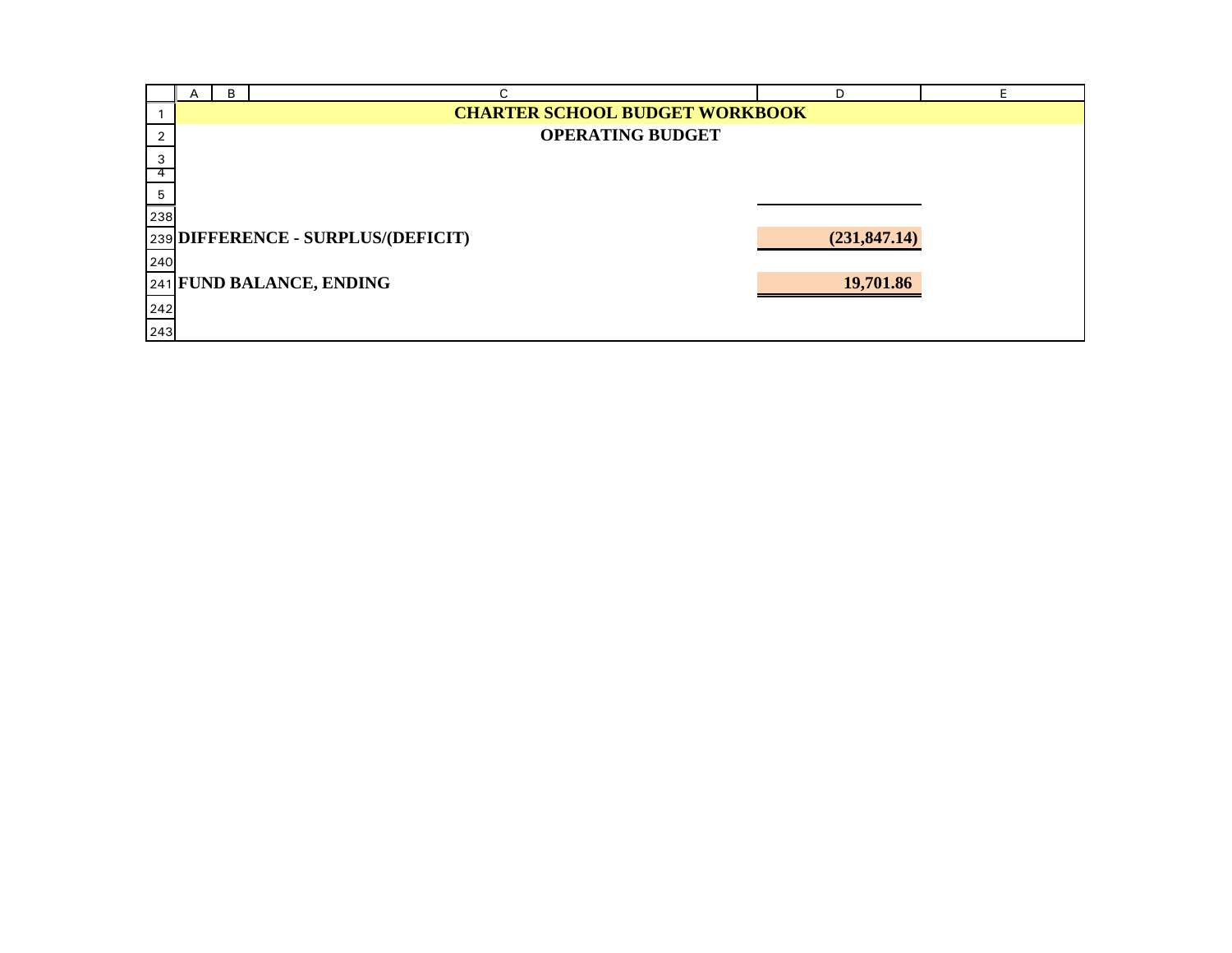|                                                                                                                     | $\overline{A}$ | в                                                                                                                                                                                                    | C                                                                                                                           | D |                                                                         |                              | G                         | <b>H</b>     |                                                 |              | к.                           | $\overline{L}$ | м                            | N |
|---------------------------------------------------------------------------------------------------------------------|----------------|------------------------------------------------------------------------------------------------------------------------------------------------------------------------------------------------------|-----------------------------------------------------------------------------------------------------------------------------|---|-------------------------------------------------------------------------|------------------------------|---------------------------|--------------|-------------------------------------------------|--------------|------------------------------|----------------|------------------------------|---|
| $\overline{1}$                                                                                                      |                | CHARTER SCHOOL FEFP REVENUE ESTIMATING WORKSHEET                                                                                                                                                     |                                                                                                                             |   | 2017 First Calculation #s                                               |                              |                           |              |                                                 |              |                              |                | <b>Formula</b>               |   |
|                                                                                                                     |                | <b>CHARTER SCHOOL BUDGET WORKBOOK</b>                                                                                                                                                                |                                                                                                                             |   | Note that intital factors are from 2017 First Calc.                     |                              |                           |              |                                                 |              |                              |                | <b>Input Data</b>            |   |
| $\overline{\mathbf{3}}$                                                                                             |                |                                                                                                                                                                                                      |                                                                                                                             |   |                                                                         |                              |                           |              |                                                 |              |                              |                | Linked                       |   |
| $\overline{4}$                                                                                                      |                |                                                                                                                                                                                                      |                                                                                                                             |   |                                                                         |                              |                           |              |                                                 |              |                              |                |                              |   |
| 5                                                                                                                   | 1a.            | <b>FEFP State and Local Values</b>                                                                                                                                                                   |                                                                                                                             |   |                                                                         |                              |                           |              |                                                 |              |                              |                | <b>Gross Amounts</b>         |   |
|                                                                                                                     |                | FEFP Program                                                                                                                                                                                         |                                                                                                                             |   | Program                                                                 |                              | Weighted                  |              | Base                                            |              | <b>District Cost</b>         |                | <b>Base Funding</b>          |   |
|                                                                                                                     |                |                                                                                                                                                                                                      | Unweighted FTE                                                                                                              |   | Cost                                                                    |                              | FTE (WFTE)                |              | Student                                         |              | Differential                 |                | $(d)$ x $(e)$ x $(f)$        |   |
|                                                                                                                     |                |                                                                                                                                                                                                      | (UFTE)                                                                                                                      |   | Factor                                                                  |                              | (b) x (c)                 |              | Allocation                                      |              | Factor                       |                |                              |   |
|                                                                                                                     |                |                                                                                                                                                                                                      |                                                                                                                             |   |                                                                         |                              |                           |              | (BSA)                                           |              | (DCD)                        |                |                              |   |
| $\overline{7}$                                                                                                      |                | (a)                                                                                                                                                                                                  | (b)                                                                                                                         |   | (c)                                                                     |                              | (d)                       |              | (e)                                             |              | (f)                          |                | (g)                          |   |
| $\overline{\mathbf{g}}$                                                                                             |                | 101 Basic K-3                                                                                                                                                                                        | 274.00                                                                                                                      |   | 1.103                                                                   |                              | 302.22                    | $\mathbf x$  | 4,160.7100 x                                    |              | $1.0116 =$                   |                | 1,272,036.19                 |   |
| $\overline{9}$                                                                                                      |                | 111 Basic K-3 with ESE Services                                                                                                                                                                      | 28.00                                                                                                                       |   | 1.103                                                                   |                              | 30.88                     | $\mathbf x$  | $4,160.7100 \times x$                           |              | $1.0116 =$                   |                | 129,973.12                   |   |
| 10                                                                                                                  |                | 102 Basic 4-8                                                                                                                                                                                        | 120.00                                                                                                                      |   | 1.000                                                                   |                              | 120.00                    | $\mathbf x$  | 4,160.7100                                      | $\mathbf{x}$ | $1.0116 =$                   |                | 505,076.91                   |   |
| 11                                                                                                                  |                | 112 Basic 4-8 with ESE Services                                                                                                                                                                      | 12.00                                                                                                                       |   | 1.000                                                                   |                              | 12.00                     | $\mathbf x$  | $4,160.7100 \times x$                           |              | $1.0116 =$                   |                | 50,507.69                    |   |
| 12                                                                                                                  |                | 103 Basic 9 -12                                                                                                                                                                                      |                                                                                                                             |   | 1.001                                                                   |                              |                           | $\mathbf{x}$ | $4,160.7100 \times x$                           |              | $1.0116 =$                   |                |                              |   |
| $13$                                                                                                                |                | 113 Basic 9-12 with ESE Services                                                                                                                                                                     |                                                                                                                             |   | 1.001                                                                   |                              |                           | $\mathbf x$  | $4,160.7100 \times x$                           |              | $1.0116 =$                   |                |                              |   |
| $\overline{14}$                                                                                                     |                | 254 Exceptional Level 4 K-3                                                                                                                                                                          |                                                                                                                             |   | 3.607                                                                   |                              |                           | $\mathbf x$  | $4,160.7100 \times$                             |              | $1.0116 =$                   |                |                              |   |
| 15                                                                                                                  |                | 254 Exceptional Level 4 4-8                                                                                                                                                                          |                                                                                                                             |   | 3.607                                                                   |                              |                           | $\mathbf{x}$ | $4,160.7100 \times x$                           |              | $1.0116 =$                   |                |                              |   |
| 16                                                                                                                  |                | 254 Exceptional Level 4 9-12                                                                                                                                                                         |                                                                                                                             |   | 3.607                                                                   |                              |                           | $\mathbf x$  | 4,160.7100                                      | $\mathbf{x}$ | $1.0116 =$                   |                |                              |   |
| $\overline{17}$                                                                                                     |                | 255 Exceptional Level 5 K-3                                                                                                                                                                          |                                                                                                                             |   | 5.376                                                                   |                              |                           | $\mathbf x$  | $4,160.7100 \times x$                           |              | $1.0116 =$                   |                |                              |   |
| 18                                                                                                                  |                | 255 Exceptional Level 5 4-8                                                                                                                                                                          |                                                                                                                             |   | 5.376                                                                   |                              |                           | $\mathbf{x}$ | $4,160.7100 \times x$                           |              | $1.0116 =$                   |                |                              |   |
| 19                                                                                                                  |                | 255 Exceptional Level 5 9-12                                                                                                                                                                         |                                                                                                                             |   | 5.376                                                                   |                              |                           | $\mathbf{x}$ | 4,160.7100 x                                    |              | $1.0116 =$                   |                |                              |   |
| 20                                                                                                                  |                | 130 ESOL K-3                                                                                                                                                                                         | 1.00                                                                                                                        |   | 1.194                                                                   |                              | 1.19                      | $\mathbf x$  | 4,160.7100 x                                    |              | 1.0116                       |                | 5,008.68                     |   |
| 21                                                                                                                  |                | 130 ESOL 4-8                                                                                                                                                                                         |                                                                                                                             |   | 1.194                                                                   |                              | $\sim$                    | $\mathbf x$  | 4,160.7100 x                                    |              | $1.0116 =$                   |                | $\sim$                       |   |
| 22                                                                                                                  |                | 130 ESOL 9-12                                                                                                                                                                                        |                                                                                                                             |   | 1.194                                                                   |                              |                           | $\mathbf x$  | $4,160.7100 \times x$                           |              | 1.0116                       |                | $\sim$                       |   |
| 23                                                                                                                  |                | 300 Vocational Ed. 9-12                                                                                                                                                                              |                                                                                                                             |   | 1.001                                                                   |                              |                           | $\mathbf x$  | 4,160.7100                                      | $\mathbf x$  | 1.0116                       |                |                              |   |
|                                                                                                                     |                |                                                                                                                                                                                                      |                                                                                                                             |   |                                                                         |                              |                           |              |                                                 |              |                              |                |                              |   |
| 25                                                                                                                  | 1 <sub>b</sub> | <b>Total UFTE</b><br><b>Additional FTE (a)</b>                                                                                                                                                       | 435.00                                                                                                                      |   | Total WFTE WITHOUT Add-on                                               |                              | 466.29                    |              |                                                 |              | <b>Base Funds</b>            |                | $\ddot{s}$<br>1,962,602.59   |   |
|                                                                                                                     |                |                                                                                                                                                                                                      |                                                                                                                             |   |                                                                         |                              | # of FTE                  |              |                                                 |              |                              |                | ś                            |   |
| 27                                                                                                                  |                | <b>Advanced Placement</b>                                                                                                                                                                            |                                                                                                                             |   |                                                                         |                              |                           |              | 4160.7100                                       |              | 1.0116                       |                |                              |   |
| 28                                                                                                                  |                | <b>International Baccalaureate</b>                                                                                                                                                                   | Charter schools should contact their school district sponsor<br>regarding eligible FTE. Please note that "Number of FTE" is |   |                                                                         |                              |                           |              | 4160.7100                                       |              | 1.0116                       |                | \$<br>\$                     |   |
|                                                                                                                     |                | <b>Advanced International Certificate</b>                                                                                                                                                            | NOT equivalent to number of students enrolled in these                                                                      |   |                                                                         |                              |                           |              | 4160.7100                                       |              | 1.0116                       |                |                              |   |
|                                                                                                                     |                | <b>ndustry Certified Career Education</b>                                                                                                                                                            | courses or programs. Please refer to footnote (a) below.                                                                    |   |                                                                         |                              |                           |              | 4160.7100                                       |              | 1.0116                       |                | ŝ                            |   |
| 30<br>31                                                                                                            |                | <b>Early High School Graduation</b><br><b>Small District ESE Supplement</b>                                                                                                                          |                                                                                                                             |   |                                                                         |                              |                           |              | 4160.7100                                       |              | 1.0116                       |                | \$                           |   |
|                                                                                                                     |                |                                                                                                                                                                                                      |                                                                                                                             |   |                                                                         |                              |                           |              | 4160.7100                                       |              | 1.0116                       |                | \$<br>$\mathbf{s}$           |   |
| 32                                                                                                                  |                |                                                                                                                                                                                                      |                                                                                                                             |   | <b>Total Additional FTE</b>                                             |                              |                           |              |                                                 |              | <b>Additional Base Funds</b> |                |                              |   |
| 34                                                                                                                  |                | Additional Funding From ESE Guaranteed Allocation (For 111, 112 and 113 students)                                                                                                                    |                                                                                                                             |   | Total Funded Weighted FTE WITH Add-on                                   |                              | 466.29                    |              |                                                 |              | <b>Total Base Funding</b>    |                | 1,962,602.59<br>$\mathbf{s}$ |   |
|                                                                                                                     |                |                                                                                                                                                                                                      |                                                                                                                             |   |                                                                         |                              |                           |              |                                                 |              |                              |                |                              |   |
|                                                                                                                     |                | Enter the FTE from 111,112 and 113 by grade and matrix level. Students who do not have a matrix level should be considered 251. This total should equal all FTE from programs 111, 112 and 113 above |                                                                                                                             |   |                                                                         |                              |                           |              |                                                 |              |                              |                |                              |   |
| 36                                                                                                                  | 2э.            | Program 111:                                                                                                                                                                                         | ESE Level 251                                                                                                               |   | 26.00                                                                   | $\mathbf x$                  | 994.00                    | $\equiv$     | 25,844.00                                       |              |                              |                |                              |   |
| 37                                                                                                                  |                |                                                                                                                                                                                                      | ESE Level 252                                                                                                               |   | 1.00                                                                    | $\mathbf x$                  | 3,209.00                  | $=$          | 3,209.00                                        |              |                              |                |                              |   |
| 38                                                                                                                  |                |                                                                                                                                                                                                      | ESE Level 253                                                                                                               |   | 1.00                                                                    | $\mathbf x$                  | 6,549.00                  | $=$          | 6,549.00                                        |              |                              |                |                              |   |
| 39                                                                                                                  |                | Total number of students in this program (must equal Program 111 above)                                                                                                                              |                                                                                                                             |   | 28.00                                                                   | $\Rightarrow$                | Agrees                    |              | Total                                           |              | 35,602.00                    |                |                              |   |
| 40                                                                                                                  | 2b.            | Program 112:                                                                                                                                                                                         | ESE Level 251                                                                                                               |   | 12.00                                                                   | $\mathbf x$                  | 1,114.00                  | $\equiv$     | 13,368.00                                       |              |                              |                |                              |   |
| 41                                                                                                                  |                |                                                                                                                                                                                                      | ESE Level 252                                                                                                               |   |                                                                         | $\mathbf x$                  | 3,330.00                  | $=$ $\,$     |                                                 |              |                              |                |                              |   |
| 42                                                                                                                  |                |                                                                                                                                                                                                      | ESE Level 253                                                                                                               |   |                                                                         | $\mathbf x$                  | 6,669.00                  | $\equiv$     |                                                 |              |                              |                |                              |   |
| 43                                                                                                                  |                | Total number of students in this program (must equal Program 112 above)                                                                                                                              |                                                                                                                             |   | 12.00                                                                   | $\Rightarrow$                | <b>Agrees</b>             |              | Total                                           |              | 13,368.00                    |                |                              |   |
| 44                                                                                                                  | 2c             | Program 113:                                                                                                                                                                                         | ESE Level 251                                                                                                               |   |                                                                         |                              | 793.00                    | $=$          | $\overline{\phantom{a}}$                        |              |                              |                |                              |   |
| 45                                                                                                                  |                |                                                                                                                                                                                                      | ESE Level 252                                                                                                               |   |                                                                         | $\mathbf x$                  | 3,008.00                  | $=$ $\,$     |                                                 |              |                              |                |                              |   |
| 46                                                                                                                  |                |                                                                                                                                                                                                      | ESE Level 253                                                                                                               |   |                                                                         | $\mathbf x$                  | 6,348.00                  | $\equiv$     |                                                 |              |                              |                |                              |   |
| 47                                                                                                                  |                | Total number of students in this program (must equal Program 113 above)                                                                                                                              |                                                                                                                             |   |                                                                         | $\mathbf x$<br>$\Rightarrow$ | Agrees                    |              | Total                                           |              |                              |                |                              |   |
| 48                                                                                                                  |                |                                                                                                                                                                                                      |                                                                                                                             |   |                                                                         |                              |                           |              |                                                 |              | <b>Total</b>                 |                | 48,970.00                    |   |
| 49                                                                                                                  |                |                                                                                                                                                                                                      |                                                                                                                             |   |                                                                         |                              |                           |              |                                                 |              |                              |                | 2,011,572.59                 |   |
|                                                                                                                     |                |                                                                                                                                                                                                      |                                                                                                                             |   | <b>Total Base FEFP Funding and Additional ESE Guaranteed Allocation</b> |                              |                           |              |                                                 |              |                              |                |                              |   |
| 50                                                                                                                  |                |                                                                                                                                                                                                      |                                                                                                                             |   |                                                                         |                              |                           |              |                                                 |              |                              |                |                              |   |
| 51<br>52                                                                                                            | 3a.            | Divide school's Unweighted FTE (UFTE) from Section 1 above:                                                                                                                                          | 129,115.85                                                                                                                  |   |                                                                         |                              |                           |              | 435.00                                          |              |                              |                |                              |   |
|                                                                                                                     |                | By the District's UFTE=>                                                                                                                                                                             |                                                                                                                             |   | Equals the school's UFTE % Entered Here:                                |                              | 0.3369%                   |              |                                                 |              |                              |                |                              |   |
| 53                                                                                                                  |                |                                                                                                                                                                                                      |                                                                                                                             |   |                                                                         | $\Rightarrow$                |                           |              | $\Rightarrow$ Use in Items 9, 12, and 14        |              |                              |                |                              |   |
| 54                                                                                                                  | 3b.            | Divide school's Weighted FTE (WFTE) computed in (d) above:                                                                                                                                           |                                                                                                                             |   |                                                                         |                              |                           |              | 466.29                                          |              |                              |                |                              |   |
| 55                                                                                                                  |                | By the District's WFTE =>                                                                                                                                                                            | 138,946.03                                                                                                                  |   |                                                                         |                              |                           |              |                                                 |              |                              |                |                              |   |
| 56                                                                                                                  |                |                                                                                                                                                                                                      |                                                                                                                             |   | Equals the school's WFTE % Entered Here:                                | $\Rightarrow$                | 0.3356%                   |              | $\Rightarrow$ Use in Items 7, 8, 10, 11, and 15 |              |                              |                |                              |   |
| 57                                                                                                                  |                |                                                                                                                                                                                                      |                                                                                                                             |   |                                                                         |                              |                           |              |                                                 |              |                              |                |                              |   |
| 58                                                                                                                  |                | Supplemental Academic Instruction (UFTE share)                                                                                                                                                       |                                                                                                                             |   | 29,502,849.00                                                           | (b,d)                        | $\mathbf x$               |              | $0.3369\%$ (b.)                                 |              | $\equiv$                     |                | 99,395.10                    |   |
| 59                                                                                                                  |                | Discretionary Millage Compression Allocation.748 Mills (UFTE share)                                                                                                                                  |                                                                                                                             |   | 15,209,847.00                                                           | (b)                          | $\mathbf X$               |              | 0.3369%                                         |              | $=$                          |                | 51,241.97                    |   |
| $\begin{array}{@{}c@{\hspace{1em}}c@{\hspace{1em}}c}\n 60 & 6 \\ \hline\n 61 & 7 \\ \hline\n 62 & 8a\n \end{array}$ |                | Digital Classroom Allocation (UFTE share)                                                                                                                                                            |                                                                                                                             |   | 2,523,750.00 (b,e)                                                      |                              | $\boldsymbol{\mathrm{x}}$ |              | 0.3369%                                         |              |                              |                | 8,502.51                     |   |
|                                                                                                                     |                | Safe Schools (WFTE)                                                                                                                                                                                  |                                                                                                                             |   | 3,478,400.00                                                            | (b)                          | $\mathbf x$               |              | 0.3369%                                         |              | $\quad =$                    |                | 11,718.73                    |   |
|                                                                                                                     |                | Instructional Materials Allocation (UFTE share)                                                                                                                                                      |                                                                                                                             |   | 9,651,706.00                                                            | (b)                          | $\mathbf x$               |              | 0.3369%                                         |              | $\equiv$                     |                | 32,516.60                    |   |
| 63 8b.                                                                                                              |                | Science Laboratory Materials (UFTE share)                                                                                                                                                            |                                                                                                                             |   | 151,174.00                                                              | (b)                          | $\mathbf x$               |              | 0.3369%                                         |              | $=$                          |                | 509.31                       |   |
| 64 8c.                                                                                                              |                | Dual Enrollment Materials                                                                                                                                                                            |                                                                                                                             |   |                                                                         | (f)                          |                           |              |                                                 |              |                              |                |                              |   |
|                                                                                                                     |                | ESE Applications Allocation (UFTE less any gisfed ESE students)                                                                                                                                      |                                                                                                                             |   | 149,160                                                                 | (b)                          | X                         |              | 0.0310%                                         |              |                              |                | 46.24                        |   |
|                                                                                                                     |                |                                                                                                                                                                                                      |                                                                                                                             |   |                                                                         |                              |                           |              | (Replace (0) with estimated gifted students)    |              |                              |                |                              |   |
|                                                                                                                     |                | Other FEFP (WFTE Share)                                                                                                                                                                              |                                                                                                                             |   |                                                                         |                              |                           |              |                                                 |              |                              |                |                              |   |
| 64 65 8d.<br>66 67 68 67 68 69 9.<br>70 10.                                                                         |                | <b>Applicable to all Charter Schools:</b>                                                                                                                                                            |                                                                                                                             |   |                                                                         |                              |                           |              |                                                 |              |                              |                |                              |   |
|                                                                                                                     |                | <b>Declining Enrollment</b>                                                                                                                                                                          |                                                                                                                             |   |                                                                         | (c)                          | $\mathbf{x}$              |              |                                                 |              |                              |                |                              |   |
|                                                                                                                     |                | <b>Sparsity Supplement</b>                                                                                                                                                                           |                                                                                                                             |   |                                                                         | (c)                          | $\mathbf{x}$              |              |                                                 |              |                              |                |                              |   |
|                                                                                                                     |                | <b>Program Related Requirements:</b>                                                                                                                                                                 |                                                                                                                             |   |                                                                         |                              |                           |              |                                                 |              |                              |                |                              |   |
| 72 11.                                                                                                              |                | Reading Allocation (Note: Reading and Math Coaches Paid Separately -- Eligible School Names Provided                                                                                                 |                                                                                                                             |   | $5,726,767.00$ (c)                                                      |                              | $\mathbf x$               |              | $0.3356\%$ (i)                                  |              |                              |                | 19,219.03                    |   |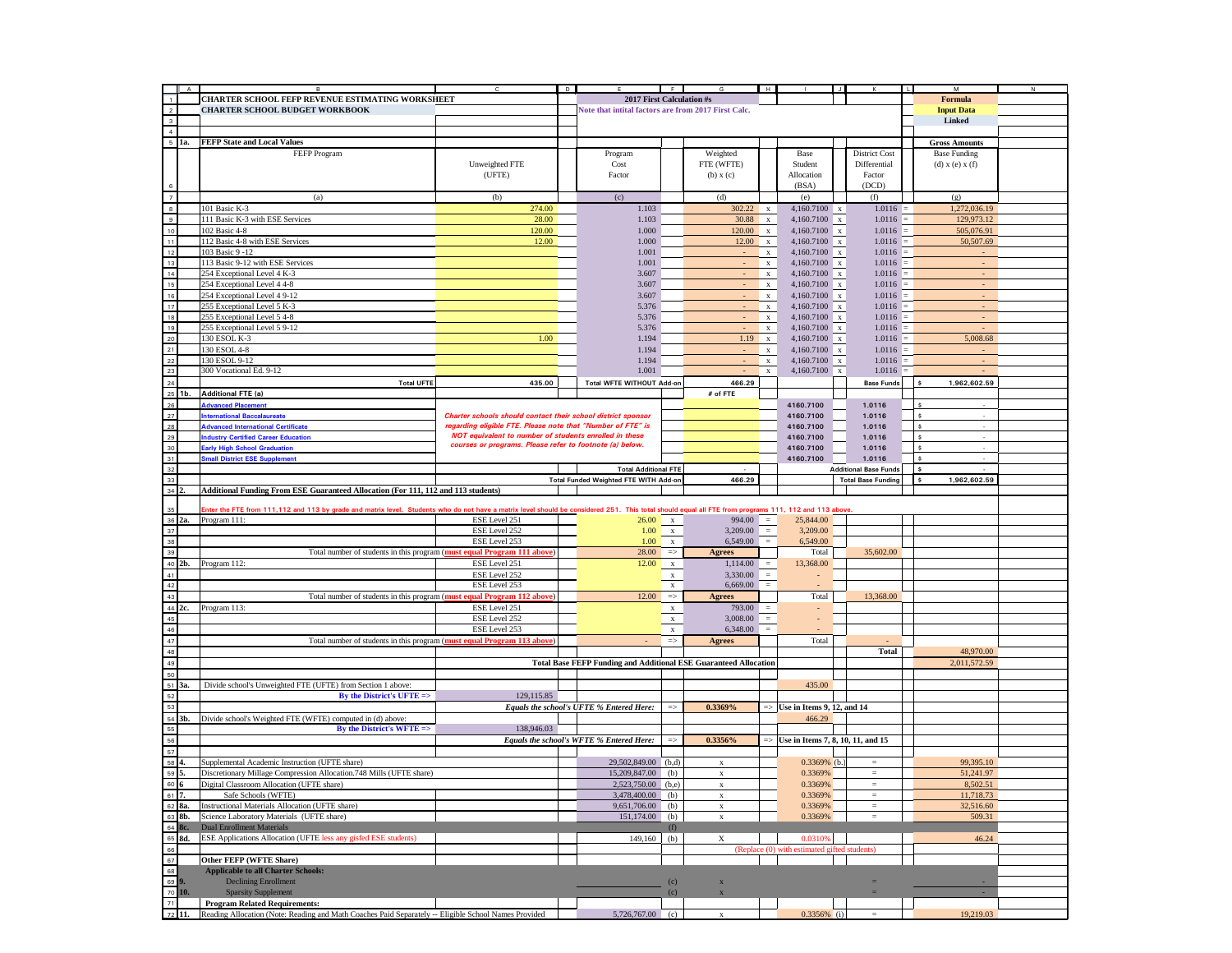|                                               | A    |                                                                                                      | c                                                         | Þ             |                        | $\overline{F}$ | G                                                                   | $\overline{H}$ |                                             |                      | F | м                     | N              |
|-----------------------------------------------|------|------------------------------------------------------------------------------------------------------|-----------------------------------------------------------|---------------|------------------------|----------------|---------------------------------------------------------------------|----------------|---------------------------------------------|----------------------|---|-----------------------|----------------|
|                                               |      | FEFP Program                                                                                         |                                                           |               | Program                |                | Weighted                                                            |                | Base                                        | <b>District Cost</b> |   | <b>Base Funding</b>   |                |
|                                               |      |                                                                                                      | Unweighted FTE                                            |               | Cost                   |                | FTE (WFTE)                                                          |                | Student                                     | Differential         |   | $(d)$ x $(e)$ x $(f)$ |                |
|                                               |      |                                                                                                      | (UFTE)                                                    |               | Factor                 |                | (b) x (c)                                                           |                | Allocation                                  | Factor               |   |                       |                |
| $\,6\,$                                       |      |                                                                                                      |                                                           |               |                        |                |                                                                     |                | (BSA)                                       | (DCD)                |   |                       |                |
|                                               |      |                                                                                                      |                                                           |               |                        |                |                                                                     |                |                                             |                      |   |                       |                |
| $\frac{1}{73}$ 12.                            |      | Discretionary Local Effort (WFTE share)                                                              |                                                           |               | 43,390,559.00          | (c)            | $\mathbf x$                                                         |                | 0.3356%                                     | $=$                  |   | 145,618.72            |                |
| 74 13.                                        |      | Proration to Funds Available (WFTE Share)                                                            |                                                           |               |                        | (c)            | $\mathbf x$                                                         |                | 0.3356%                                     | $\equiv$             |   |                       |                |
| 75                                            | 14a. | School Improvement (from Discretionary Lottery) Per Student                                          |                                                           |               | 5.00                   |                | $\mathbf x$                                                         |                | 435.00                                      | $=$                  |   | 2,175.00              |                |
|                                               |      | 76 14b. Discretionary Lottery Funds (WFTE share)<br>77 15. Class Size Reduction (Grades PK-3) - Weig |                                                           |               | 462,288.00             | (c)            | $\mathbf x$                                                         |                | 0.3356%                                     | $=$                  |   |                       |                |
|                                               |      | Class Size Reduction (Grades PK-3) - Weighted FTE                                                    | 1,321.49                                                  |               | 334.29                 | (c)            | $\mathbf x$                                                         |                | 1,336.82                                    | $=$                  |   | 446,885.32            |                |
| 78                                            |      | Class Size Reduction (Grades 4-8) - Weighted FTE                                                     | 901.39                                                    |               | 132.00                 | (c)            | $\mathbf x$                                                         |                | 911.85                                      | $=$                  |   | 120,363.69            |                |
|                                               |      | Class Size Reduction (Grades 9-12) - Weighted FTE                                                    | 903.56                                                    |               |                        | (c)            | $\mathbf x$                                                         |                | 914.04                                      | $\equiv$             |   |                       |                |
| $\begin{array}{c} 79 \\ 80 \\ 81 \end{array}$ |      |                                                                                                      | Total FTE must equal total in Section 1, column (d) above | $\Rightarrow$ | 466.29                 | $\Rightarrow$  | <b>TRUE</b>                                                         |                |                                             |                      |   |                       |                |
|                                               |      |                                                                                                      |                                                           |               |                        |                |                                                                     |                |                                             |                      |   |                       |                |
|                                               |      |                                                                                                      |                                                           |               |                        |                |                                                                     |                |                                             |                      |   |                       |                |
| $\overline{82}$                               | 16a. | <b>Student Transportation All Riders</b>                                                             | Enter # of all riders---->                                |               |                        | (g)            | $\mathbf x$                                                         |                | 354.00                                      | $=$                  |   |                       |                |
|                                               |      | 83 16b. Student Transportation ESE Riders                                                            | Enter # of ESE riders---->                                |               |                        | (g)            | $\mathbf x$                                                         |                | 1,317.00                                    | $\equiv$             |   |                       |                |
| 84 17.                                        |      | Federally Connected Student Supplement (g)                                                           | # of Students                                             |               | <b>Exempt Property</b> | (h)            |                                                                     |                | <b>Impact Aid</b>                           |                      |   |                       |                |
| 85                                            |      | <b>Military and Indian Lands</b>                                                                     |                                                           |               |                        |                |                                                                     |                |                                             |                      |   |                       |                |
| 86                                            |      | <b>Civilians on Federal Lands</b>                                                                    |                                                           |               |                        |                |                                                                     |                |                                             |                      |   |                       |                |
| 87                                            |      | <b>Students with Disabilities</b>                                                                    |                                                           |               |                        |                |                                                                     |                |                                             |                      |   |                       |                |
| 88 18.                                        |      | Florida Teacher Classroom Supply Assistance Program                                                  | Enter # of eligible teachers---->                         |               |                        | (i)            | $\bf{X}$                                                            |                | 280.00                                      | $\equiv$             |   |                       |                |
| 89                                            | 19.  | Charter schools that have greater than 75% of ESE students.                                          |                                                           |               |                        | (k)            | $\overline{\mathbf{x}}$                                             |                | 0.3356%                                     | $=$                  |   |                       |                |
| 90                                            |      |                                                                                                      |                                                           |               |                        |                | Total Other State Categorical Funding (total 3 to 16) --->          |                |                                             |                      |   | 938.192.22            |                |
|                                               |      |                                                                                                      |                                                           |               |                        |                | Total GROSS Amount Calculated: FEFP Revenue (basic and categorical) |                |                                             |                      |   | 2,949,764.81          |                |
| $\frac{91}{92}$                               |      |                                                                                                      |                                                           |               |                        |                |                                                                     |                |                                             |                      |   |                       |                |
|                                               |      | <b>Admin Fee Rate:</b>                                                                               | 5.0000%                                                   |               |                        |                |                                                                     |                | Less: Admin Fee (Excludes Lines 11a and 16) |                      |   | 147,379.49            |                |
| $\begin{array}{c} 93 \\ 94 \end{array}$       |      | <b>Rebate Rate:</b>                                                                                  | 42.5287%                                                  |               |                        |                |                                                                     |                | Plus: Admin Fee Rebate (FTE >250)           |                      |   | 62,678.63             |                |
|                                               |      |                                                                                                      |                                                           |               |                        |                | Total NET Amount Disbursed: FEFP Revenue (basic and categorical)    |                |                                             |                      |   | 2,865,063.95          |                |
| 95                                            |      | <b>Other Revenue:</b>                                                                                |                                                           |               |                        |                |                                                                     |                |                                             |                      |   |                       |                |
| 96                                            | 20.  | Food Service Revenue: (j)                                                                            |                                                           |               |                        |                |                                                                     |                |                                             |                      |   |                       |                |
| 97                                            |      | Paid Meals                                                                                           |                                                           |               |                        |                |                                                                     |                |                                             | 30,000.00            |   |                       |                |
| 98                                            |      | Other (Specify): NSLP                                                                                |                                                           |               |                        |                |                                                                     |                |                                             | 80,000,00            |   |                       |                |
| 99                                            |      | <b>Total Food Service Revenue</b>                                                                    |                                                           |               |                        |                |                                                                     |                |                                             |                      |   | 110,000.00            |                |
|                                               | 21   |                                                                                                      |                                                           |               |                        |                |                                                                     |                |                                             |                      |   |                       |                |
| 100                                           |      | Performance Pay                                                                                      |                                                           |               |                        |                |                                                                     |                |                                             |                      |   |                       |                |
| 101<br>102                                    |      | Federal.                                                                                             |                                                           |               |                        |                |                                                                     |                |                                             |                      |   |                       |                |
|                                               |      | Title I                                                                                              |                                                           |               |                        |                |                                                                     |                |                                             |                      |   |                       |                |
|                                               |      | <b>CSP</b> Grants                                                                                    |                                                           |               |                        |                |                                                                     |                |                                             |                      |   |                       |                |
|                                               |      | Other (Specify): TITLE II                                                                            |                                                           |               |                        |                |                                                                     |                |                                             | 16,000.00            |   |                       |                |
| 103<br>104<br>105<br>106                      |      | <b>Total Federal Project Revenue</b>                                                                 |                                                           |               |                        |                |                                                                     |                |                                             |                      |   | 16,000.00             |                |
|                                               | 22   | Capital Outlay Revenue:                                                                              |                                                           |               |                        |                |                                                                     |                |                                             |                      |   |                       |                |
| 107                                           |      | Capital Outlay Funds                                                                                 |                                                           |               |                        |                |                                                                     |                |                                             | 71,217.30            |   |                       |                |
| 108                                           |      | <b>Total Capital Outlay Revenue</b>                                                                  |                                                           |               |                        |                |                                                                     |                |                                             |                      |   | 71.217.30             |                |
| 109                                           |      | Other Revenue from the District:                                                                     |                                                           |               |                        |                |                                                                     |                |                                             |                      |   |                       |                |
| 110                                           |      | Reading Coach                                                                                        |                                                           |               |                        |                |                                                                     |                |                                             |                      |   |                       |                |
| 111                                           |      | Other (Specify):                                                                                     |                                                           |               |                        |                |                                                                     |                |                                             |                      |   |                       |                |
| 112                                           |      | Total Other Revenue from the District                                                                |                                                           |               |                        |                |                                                                     |                |                                             |                      |   |                       |                |
| 113                                           |      | Other Revenue from Sources Other Than the District:                                                  |                                                           |               |                        |                |                                                                     |                |                                             |                      |   |                       |                |
| 114                                           |      | Benefactors                                                                                          |                                                           |               |                        |                |                                                                     |                |                                             |                      |   |                       |                |
| 115                                           |      |                                                                                                      |                                                           |               |                        |                |                                                                     |                |                                             |                      |   |                       |                |
|                                               |      | Corporate Sponsor                                                                                    |                                                           |               |                        |                |                                                                     |                |                                             |                      |   |                       |                |
| 116<br>117                                    |      | Donations                                                                                            |                                                           |               |                        |                |                                                                     |                |                                             | 10,000.00            |   |                       |                |
|                                               |      | <b>Fund Raisers</b>                                                                                  |                                                           |               |                        |                |                                                                     |                |                                             | 18,000.00            |   |                       |                |
| 118                                           |      | Grants                                                                                               |                                                           |               |                        |                |                                                                     |                |                                             | 10,000.00            |   |                       |                |
| 119                                           |      | Loans                                                                                                |                                                           |               |                        |                |                                                                     |                |                                             |                      |   |                       |                |
| 120                                           |      | Other (Specify):                                                                                     |                                                           |               |                        |                |                                                                     |                |                                             |                      |   |                       |                |
| 121                                           |      | Total Other Revenue from Sources Other Than the District                                             |                                                           |               |                        |                |                                                                     |                |                                             |                      |   | 38,000,00             |                |
| 122                                           |      |                                                                                                      |                                                           |               |                        |                |                                                                     |                |                                             |                      |   |                       |                |
| 123                                           |      |                                                                                                      |                                                           |               |                        |                | <b>TOTAL ESTIMATED REVENUE less administrion fee plus rea</b>       |                |                                             |                      |   | 3,100,281.25          |                |
| 124                                           |      |                                                                                                      |                                                           |               |                        |                |                                                                     |                |                                             |                      |   |                       |                |
| 125                                           |      |                                                                                                      |                                                           |               |                        |                | TOTAL GROSS ESTIMATED REVENUE =                                     |                |                                             |                      |   |                       | \$3,184,982.11 |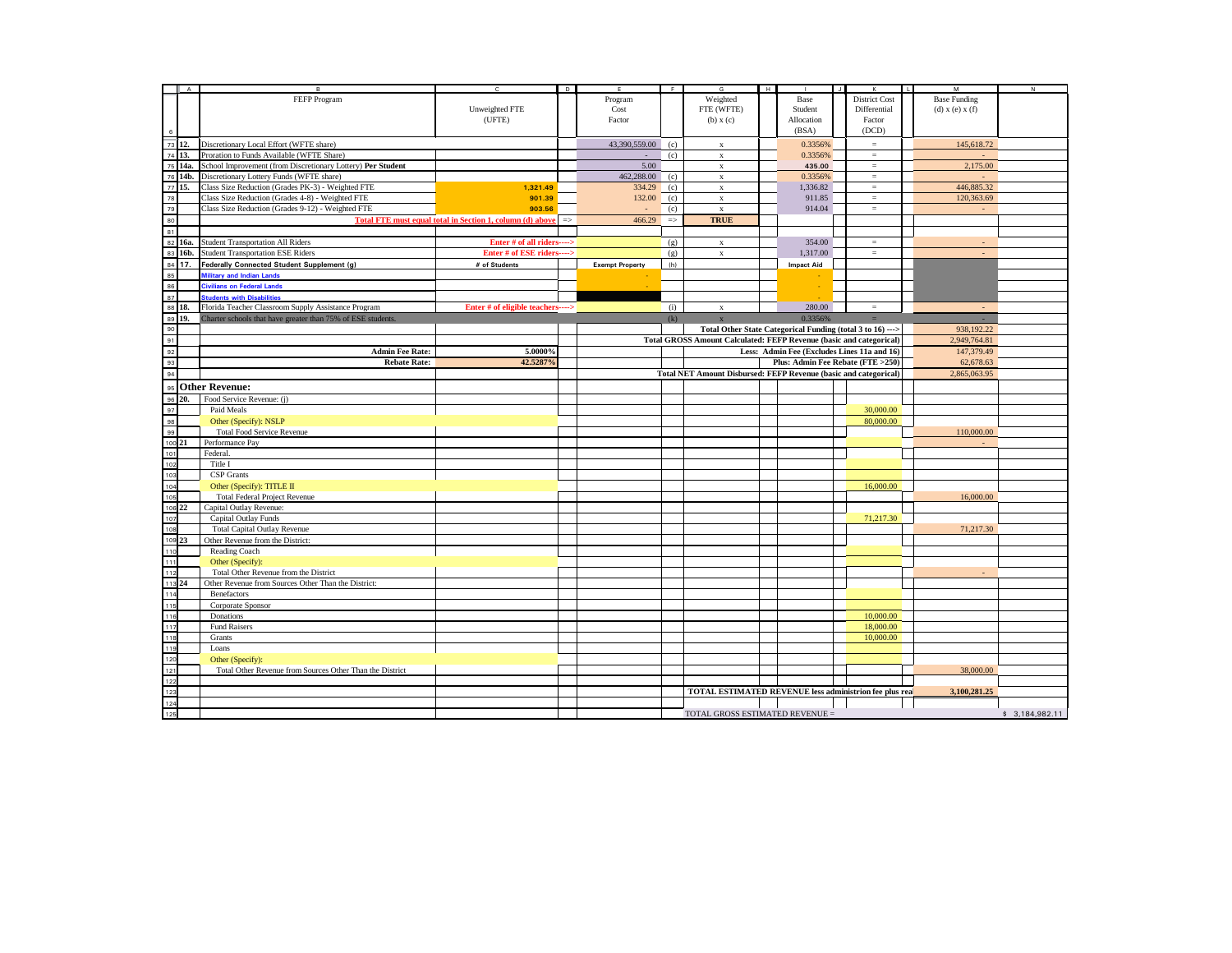| <b>Staffing Plan</b>                       | <b>CHARTER SCHOOL BUDGET WORKBOOK</b><br>$\bf{0}$ |                                                                           |                      |                  |                              |              |                         |                  | <b>NOTES - READ:</b><br>(A) Enter hourly rate where hourly is stated for an employee type, otherwise use annual rate<br>(B) Only include if these benefits are provided for the listed position<br>(C) You MUST provide these benefits for ALL employees |                                                                           |                 |                                                               |              |
|--------------------------------------------|---------------------------------------------------|---------------------------------------------------------------------------|----------------------|------------------|------------------------------|--------------|-------------------------|------------------|----------------------------------------------------------------------------------------------------------------------------------------------------------------------------------------------------------------------------------------------------------|---------------------------------------------------------------------------|-----------------|---------------------------------------------------------------|--------------|
|                                            |                                                   |                                                                           |                      |                  |                              |              |                         |                  |                                                                                                                                                                                                                                                          | (D) You MUST fill in the % in the top row only of each staffing category  |                 |                                                               |              |
|                                            |                                                   |                                                                           |                      |                  |                              |              |                         |                  |                                                                                                                                                                                                                                                          |                                                                           |                 | <b>Employer Paid Portion of Benefits - Enter as a Percent</b> |              |
| Name {If employee name is                  | <b>Position</b> /                                 | Salary                                                                    | <b>Hours</b>         | # of             | Annual                       | <b>FTE</b>   | Annual                  | <b>Benefit</b>   | <b>Insurance</b>                                                                                                                                                                                                                                         | Retirement                                                                | Social          | Workers'                                                      | Unemployment |
| unknown, enter TBD (to be                  | Subject                                           | Rate                                                                      | per                  | <b>Positions</b> | <b>Hours</b>                 |              | <b>Salary</b>           | Rate             | <b>(B)</b>                                                                                                                                                                                                                                               | <b>(B)</b>                                                                | <b>Security</b> | Compensation                                                  | Compensation |
| determined)}                               |                                                   | (A)                                                                       | Year                 |                  |                              |              |                         |                  |                                                                                                                                                                                                                                                          |                                                                           | (C)             | (C)                                                           | <b>(D)</b>   |
| 1a/b - Basic Education Teachers            |                                                   |                                                                           |                      |                  |                              | 1,680.00     |                         |                  |                                                                                                                                                                                                                                                          | <---How Many Hours Per Year Does a Full-time Employee in this Class Work? |                 |                                                               |              |
| <b>TBD</b>                                 | Kindergarten                                      | 36,381.96                                                                 | 1,680.00             | 5.00             | 8,400.00                     | 5.00         | 181,909.80              | 98.30%           | 11.00%                                                                                                                                                                                                                                                   | 1.00%                                                                     | 7.65%           | 0.01%                                                         | 0.57%        |
| TBD                                        | 1st grade                                         | 38,039.30                                                                 | 1,680.00             | 5.00             | 8,400.00                     | 5.00         | 190,196.50              | 98.30%           | 11.00%                                                                                                                                                                                                                                                   | 1.00%                                                                     | 7.65%           | 0.01%                                                         |              |
| TBD                                        | 2nd grade                                         | 35,063.84                                                                 | 1,680.00             | 4.00             | 6,720.00                     | 4.00         | 140,255.36              | 78.64%           | 11.00%                                                                                                                                                                                                                                                   | 1.009                                                                     | 7.65%           | 0.01%                                                         |              |
| J Armstrong (Lead Teacher)<br>TBD          | 2nd grade                                         | 45,930.56<br>38,481.95                                                    | 1,680.00<br>1,680.00 | 1.00<br>4.00     | 1,680.00<br>6,720.00         | 1.00<br>4.00 | 45,930.56<br>153,927.80 | 19.66%<br>78.64% | 11.00%<br>11.00%                                                                                                                                                                                                                                         | 1.009<br>1.00%                                                            | 7.65%<br>7.65%  | 0.01%<br>0.01%                                                |              |
| <b>TBD</b>                                 | 3rd grade                                         | 37,878.89                                                                 | 1,680.00             | 3.00             | 5,040.00                     | 3.00         | 113,636.67              | 58.98%           | 11.00%                                                                                                                                                                                                                                                   | 1.009                                                                     | 7.65%           | 0.01%                                                         |              |
| TBD                                        | 4th grade<br>5th grade                            | 36,816.63                                                                 | 1,680.00             | 3.00             | 5,040.00                     | 3.00         | 110,449.89              | 58.989           | 11.00%                                                                                                                                                                                                                                                   | 1.009                                                                     | 7.65%           | 0.01%                                                         |              |
|                                            |                                                   |                                                                           |                      |                  |                              |              | $\sim$                  | 0.00%            |                                                                                                                                                                                                                                                          |                                                                           |                 |                                                               |              |
|                                            |                                                   |                                                                           |                      |                  | $\sim$                       | $\sim$       | $\sim$                  | 0.00%            |                                                                                                                                                                                                                                                          |                                                                           |                 |                                                               |              |
|                                            |                                                   |                                                                           |                      |                  | $\sim$                       |              | $\sim$                  | 0.00%            |                                                                                                                                                                                                                                                          |                                                                           |                 |                                                               |              |
|                                            |                                                   |                                                                           |                      |                  | $\sim$                       | $\sim$       | $\sim$                  | 0.00%            |                                                                                                                                                                                                                                                          |                                                                           |                 |                                                               |              |
|                                            |                                                   |                                                                           |                      |                  | $\sim$                       | $\sim$       | $\sim$                  | 0.00%            |                                                                                                                                                                                                                                                          |                                                                           |                 |                                                               |              |
|                                            |                                                   |                                                                           | <b>Totals</b>        | 25               | 42,000.00                    | 25.00        | 936,306.58              | 491.50%          |                                                                                                                                                                                                                                                          |                                                                           |                 |                                                               |              |
|                                            |                                                   |                                                                           |                      |                  | <b>Averages per Position</b> | 1.00         | 37,452.26               | 0.1966           |                                                                                                                                                                                                                                                          |                                                                           |                 |                                                               |              |
| 1c/d - Exceptional Education Teachers      |                                                   |                                                                           |                      |                  |                              | 1,680.00     |                         |                  |                                                                                                                                                                                                                                                          | <---How Many Hours Per Year Does a Full-time Employee in this Class Work? |                 |                                                               |              |
| <b>TBD</b>                                 | <b>ESE</b>                                        | 49,920.00                                                                 | 1,680.00             | 1.00             | 1,680.00                     | 1.00         | 49,920.00               | 19.66%           | 11.00%                                                                                                                                                                                                                                                   | 1.009                                                                     | 7.65%           | 0.019                                                         | 0.57%        |
|                                            |                                                   |                                                                           |                      |                  | $\sim$                       | $\sim$       | $\sim$                  | 0.00%            |                                                                                                                                                                                                                                                          |                                                                           |                 |                                                               |              |
|                                            |                                                   |                                                                           |                      |                  | $\sim$                       | . п.         | $\sim$                  | 0.00%            |                                                                                                                                                                                                                                                          |                                                                           |                 |                                                               |              |
|                                            |                                                   |                                                                           |                      |                  | $\sim$                       | $\sim$       | $\sim$                  | 0.00%            |                                                                                                                                                                                                                                                          |                                                                           |                 |                                                               |              |
|                                            |                                                   |                                                                           |                      |                  |                              |              | $\sim$                  | 0.00%            |                                                                                                                                                                                                                                                          |                                                                           |                 |                                                               |              |
|                                            |                                                   |                                                                           |                      |                  |                              |              | $\sim$                  | 0.00%            |                                                                                                                                                                                                                                                          |                                                                           |                 |                                                               |              |
|                                            |                                                   |                                                                           | <b>Totals</b>        | $\mathbf{1}$     | 1,680.00                     | 1.00         | 49,920.00               | 19.66%           |                                                                                                                                                                                                                                                          |                                                                           |                 |                                                               |              |
|                                            |                                                   |                                                                           |                      |                  | <b>Averages per Position</b> | 1.00         | 49,920.00               | 0.1966           |                                                                                                                                                                                                                                                          |                                                                           |                 |                                                               |              |
| 1e/f - Vocational/Other Education Teachers |                                                   | <---How Many Hours Per Year Does a Full-time Employee in this Class Work? |                      |                  |                              |              |                         |                  |                                                                                                                                                                                                                                                          |                                                                           |                 |                                                               |              |
|                                            |                                                   |                                                                           |                      |                  |                              |              |                         | 0.00%            |                                                                                                                                                                                                                                                          |                                                                           |                 |                                                               |              |
|                                            |                                                   |                                                                           |                      |                  | $\sim$                       | $\sim$       | $\sim$                  | 0.00%            |                                                                                                                                                                                                                                                          |                                                                           |                 |                                                               |              |
|                                            |                                                   |                                                                           |                      |                  |                              |              | $\sim$                  | 0.00%            |                                                                                                                                                                                                                                                          |                                                                           |                 |                                                               |              |
|                                            |                                                   |                                                                           |                      |                  | $\sim$                       |              | $\sim$                  | 0.00%            |                                                                                                                                                                                                                                                          |                                                                           |                 |                                                               |              |
|                                            |                                                   |                                                                           |                      |                  | $\sim$                       | $\sim$       | $\sim$                  | 0.00%            |                                                                                                                                                                                                                                                          |                                                                           |                 |                                                               |              |
|                                            |                                                   |                                                                           |                      |                  | $\sim$                       | $\sim$       | $\sim$                  | 0.00%            |                                                                                                                                                                                                                                                          |                                                                           |                 |                                                               |              |
|                                            |                                                   |                                                                           |                      |                  | $\sim$                       | $\sim$       | $\sim$                  | 0.00%            |                                                                                                                                                                                                                                                          |                                                                           |                 |                                                               |              |
|                                            |                                                   |                                                                           | <b>Totals</b>        |                  | $\sim$                       | $\sim$       | $\sim$                  | 0.00%            |                                                                                                                                                                                                                                                          |                                                                           |                 |                                                               |              |
|                                            |                                                   |                                                                           |                      |                  | <b>Averages per Position</b> | $\sim$       |                         |                  |                                                                                                                                                                                                                                                          |                                                                           |                 |                                                               |              |
| 1g/h - Art Teachers (Full-time)            |                                                   |                                                                           |                      |                  |                              | 1.680.00     |                         |                  |                                                                                                                                                                                                                                                          | <---How Many Hours Per Year Does a Full-time Employee in this Class Work? |                 |                                                               |              |
| Bennett, Amanda                            | Art                                               | 38,539.47                                                                 | 1,680.00             | 1.00             | 1,680.00                     | 1.00         | 38,539.47               | 19.66%           | 11.00%                                                                                                                                                                                                                                                   | 1.009                                                                     | 7.65%           | 0.019                                                         | 0.57%        |
|                                            |                                                   |                                                                           |                      |                  | $\sim$                       | $\sim$       | $\sim$                  | 0.00%            |                                                                                                                                                                                                                                                          |                                                                           |                 |                                                               |              |
|                                            |                                                   |                                                                           |                      |                  | $\sim$                       | $\sim$       | $\sim$                  | 0.00%            |                                                                                                                                                                                                                                                          |                                                                           |                 |                                                               |              |
|                                            |                                                   |                                                                           |                      |                  | $\sim$                       | $\sim$       | $\sim$                  | 0.00%            |                                                                                                                                                                                                                                                          |                                                                           |                 |                                                               |              |
|                                            |                                                   |                                                                           | <b>Totals</b>        |                  | 1,680.00                     | 1.00         | 38,539.47               | 19.66%           |                                                                                                                                                                                                                                                          |                                                                           |                 |                                                               |              |
|                                            |                                                   |                                                                           |                      |                  | <b>Averages per Position</b> | 1.00         | 38,539.47               | 0.1966           |                                                                                                                                                                                                                                                          |                                                                           |                 |                                                               |              |
| 1i/j - Music Teachers (Full-time)          |                                                   |                                                                           |                      |                  |                              | 1,680.00     |                         |                  |                                                                                                                                                                                                                                                          | :---How Many Hours Per Year Does a Full-time Employee in this Class Work? |                 |                                                               |              |
| Keith, Kimberly                            | Music/Drama                                       | 35,269.48                                                                 | 1,680.00             | 1.00             | 1,680.00                     | 1.00         | 35,269.48               | 19.66%           | 11.00%                                                                                                                                                                                                                                                   | 1.00%                                                                     | 7.65%           | 0.01%                                                         | 0.57%        |
|                                            |                                                   |                                                                           |                      |                  | $\sim$                       | $\sim$       | $\sim$                  | 0.00%            |                                                                                                                                                                                                                                                          |                                                                           |                 |                                                               |              |
|                                            |                                                   |                                                                           |                      |                  | $\sim$                       | $\sim$       | $\sim$                  | 0.00%            |                                                                                                                                                                                                                                                          |                                                                           |                 |                                                               |              |
|                                            |                                                   |                                                                           |                      |                  | $\sim$                       | $\sim$       | $\sim$                  | 0.00%            |                                                                                                                                                                                                                                                          |                                                                           |                 |                                                               |              |
|                                            |                                                   |                                                                           | <b>Totals</b>        | $\mathbf{1}$     | 1,680.00                     | 1.00         | 35,269.48               | 19.66%           |                                                                                                                                                                                                                                                          |                                                                           |                 |                                                               |              |
|                                            |                                                   |                                                                           |                      |                  | <b>Averages per Position</b> | 1.00         | 35,269.48               | 0.1966           |                                                                                                                                                                                                                                                          |                                                                           |                 |                                                               |              |
| 1k/l - Other Teachers (Full-time)          |                                                   |                                                                           |                      |                  |                              | 1,680.00     |                         |                  |                                                                                                                                                                                                                                                          | <---How Many Hours Per Year Does a Full-time Employee in this Class Work? |                 |                                                               |              |
| <b>Busquets</b> , Veronica                 | Language                                          | 38,437.50                                                                 | 1,680.00             |                  | 1,680.00                     | 1.00         | 38,437.50               | 19.66%           | 11.00%                                                                                                                                                                                                                                                   | 1.00%                                                                     | 7.65%           | 0.01%                                                         | 0.57%        |
| Chambers, Carly                            | <b>PE</b>                                         | 35,269.48                                                                 | 1,680.00             |                  | 1,680.00                     | 1.00         | 35,269.48               | 19.66%           | 11.00%                                                                                                                                                                                                                                                   | 1.00%                                                                     | 7.65%           | 0.01%                                                         |              |
|                                            |                                                   |                                                                           |                      |                  | $\sim$                       | $\sim$       | $\sim$                  | 0.00%            |                                                                                                                                                                                                                                                          |                                                                           |                 |                                                               |              |
|                                            |                                                   |                                                                           |                      |                  | $\sim$                       | $\sim$       | $\sim$                  | 0.00%            |                                                                                                                                                                                                                                                          |                                                                           |                 |                                                               |              |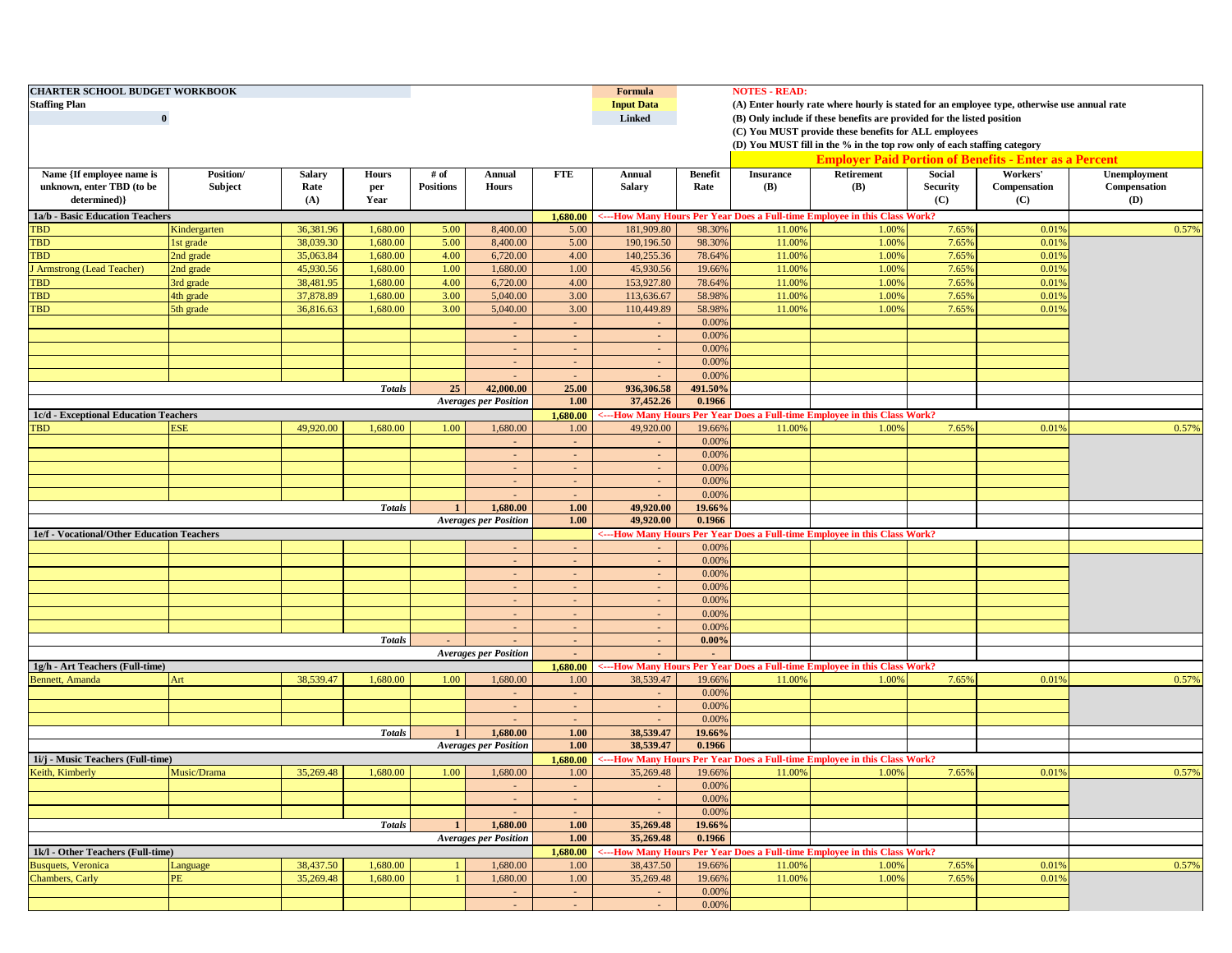| <b>CHARTER SCHOOL BUDGET WORKBOOK</b><br><b>Staffing Plan</b><br>$\bf{0}$ |                              |                       |                     |                              | Formula<br><b>Input Data</b><br>Linked                                                                                                    |                  | <b>NOTES - READ:</b><br>(A) Enter hourly rate where hourly is stated for an employee type, otherwise use annual rate<br>(B) Only include if these benefits are provided for the listed position<br>(C) You MUST provide these benefits for ALL employees |                        |                                |                                                                            |                           |                                 |                              |
|---------------------------------------------------------------------------|------------------------------|-----------------------|---------------------|------------------------------|-------------------------------------------------------------------------------------------------------------------------------------------|------------------|----------------------------------------------------------------------------------------------------------------------------------------------------------------------------------------------------------------------------------------------------------|------------------------|--------------------------------|----------------------------------------------------------------------------|---------------------------|---------------------------------|------------------------------|
|                                                                           |                              |                       |                     |                              | (D) You MUST fill in the % in the top row only of each staffing category<br><b>Employer Paid Portion of Benefits - Enter as a Percent</b> |                  |                                                                                                                                                                                                                                                          |                        |                                |                                                                            |                           |                                 |                              |
|                                                                           |                              |                       |                     |                              |                                                                                                                                           |                  |                                                                                                                                                                                                                                                          |                        |                                |                                                                            |                           |                                 |                              |
| Name {If employee name is<br>unknown, enter TBD (to be<br>determined)}    | Position/<br>Subject         | <b>Salary</b><br>Rate | <b>Hours</b><br>per | # of<br><b>Positions</b>     | Annual<br><b>Hours</b>                                                                                                                    | <b>FTE</b>       | Annual<br><b>Salary</b>                                                                                                                                                                                                                                  | <b>Benefit</b><br>Rate | <b>Insurance</b><br><b>(B)</b> | Retirement<br>(B)                                                          | Social<br><b>Security</b> | Workers'<br>Compensation<br>(C) | Unemployment<br>Compensation |
|                                                                           |                              | (A)                   | Year                |                              |                                                                                                                                           |                  |                                                                                                                                                                                                                                                          |                        |                                |                                                                            | (C)                       |                                 | <b>(D)</b>                   |
| <b>Totals</b><br>3,360.00<br>$\overline{2}$                               |                              |                       |                     |                              |                                                                                                                                           | 2.00             | 73,706.98                                                                                                                                                                                                                                                | 39.32%<br>0.1966       |                                |                                                                            |                           |                                 |                              |
| 1m/n - Basic Education Teacher Aides (Full-time)                          |                              |                       |                     |                              | <b>Averages per Position</b>                                                                                                              | 1.00             | 36,853.49                                                                                                                                                                                                                                                |                        |                                | <---How Many Hours Per Year Does a Full-time Employee in this Class Work?  |                           |                                 |                              |
|                                                                           |                              |                       |                     |                              |                                                                                                                                           |                  | $\sim$                                                                                                                                                                                                                                                   | 0.00%                  |                                |                                                                            |                           |                                 |                              |
|                                                                           |                              |                       |                     |                              | $\sim$                                                                                                                                    | $\sim$           | $\sim$                                                                                                                                                                                                                                                   | 0.00%                  |                                |                                                                            |                           |                                 |                              |
|                                                                           |                              |                       |                     |                              |                                                                                                                                           | $\sim$           | $\sim$                                                                                                                                                                                                                                                   | 0.00%                  |                                |                                                                            |                           |                                 |                              |
|                                                                           |                              |                       |                     |                              |                                                                                                                                           | $\sim$           | $\sim$                                                                                                                                                                                                                                                   | 0.00%                  |                                |                                                                            |                           |                                 |                              |
|                                                                           |                              |                       | <b>Totals</b>       | $\sim$                       | $\sim$                                                                                                                                    | $\sim$           | $\sim$                                                                                                                                                                                                                                                   | $0.00\%$               |                                |                                                                            |                           |                                 |                              |
|                                                                           |                              |                       |                     |                              | <b>Averages per Position</b>                                                                                                              | $\sim$           | $\sim$                                                                                                                                                                                                                                                   | $\sim$                 |                                |                                                                            |                           |                                 |                              |
| 1o/p - Exceptional Education Teacher Aides (Full-time)                    |                              |                       |                     |                              |                                                                                                                                           |                  |                                                                                                                                                                                                                                                          |                        |                                | <---How Many Hours Per Year Does a Full-time Employee in this Class Work?  |                           |                                 |                              |
|                                                                           |                              |                       |                     |                              |                                                                                                                                           |                  | $\sim$                                                                                                                                                                                                                                                   | 0.00%                  |                                |                                                                            |                           |                                 |                              |
|                                                                           |                              |                       |                     |                              | $\sim$                                                                                                                                    | $\sim$           | $\sim$                                                                                                                                                                                                                                                   | 0.00%                  |                                |                                                                            |                           |                                 |                              |
|                                                                           |                              |                       |                     |                              |                                                                                                                                           | $\sim$           | $\sim$                                                                                                                                                                                                                                                   | 0.00%                  |                                |                                                                            |                           |                                 |                              |
|                                                                           |                              |                       |                     |                              |                                                                                                                                           | $\sim$           | $\sim$                                                                                                                                                                                                                                                   | 0.00%                  |                                |                                                                            |                           |                                 |                              |
|                                                                           |                              |                       | <b>Totals</b>       | $\sim$                       | $\sim$<br><b>Averages per Position</b>                                                                                                    | $\sim$<br>$\sim$ | $\sim$<br>$\sim$                                                                                                                                                                                                                                         | $0.00\%$               |                                |                                                                            |                           |                                 |                              |
| 1q/r - Basic Education Teacher Aides (HOURLY/Part-time)                   |                              |                       |                     |                              |                                                                                                                                           |                  |                                                                                                                                                                                                                                                          |                        |                                | <---How Many Hours Per Year Does a Full-time Employee in this Class Work?  |                           |                                 |                              |
|                                                                           |                              |                       |                     |                              |                                                                                                                                           |                  | $\sim$                                                                                                                                                                                                                                                   | 0.00%                  |                                |                                                                            |                           |                                 |                              |
|                                                                           |                              |                       |                     |                              |                                                                                                                                           |                  | $\sim$                                                                                                                                                                                                                                                   | 0.00%                  |                                |                                                                            |                           |                                 |                              |
|                                                                           |                              |                       |                     |                              | $\sim$                                                                                                                                    | $\sim$           | $\sim$                                                                                                                                                                                                                                                   | 0.00%                  |                                |                                                                            |                           |                                 |                              |
|                                                                           |                              |                       |                     |                              | $\sim$                                                                                                                                    | $\sim$           | $\sim$                                                                                                                                                                                                                                                   | 0.00%                  |                                |                                                                            |                           |                                 |                              |
|                                                                           |                              |                       | <b>Totals</b>       |                              | $\sim$                                                                                                                                    | $\sim$           | $\sim$                                                                                                                                                                                                                                                   | 0.00%                  |                                |                                                                            |                           |                                 |                              |
|                                                                           |                              |                       |                     | <b>Averages per Position</b> | $\sim$                                                                                                                                    | $\sim$           |                                                                                                                                                                                                                                                          |                        |                                |                                                                            |                           |                                 |                              |
| 1s/t - Exceptional Education Teacher Aides (HOURLY/Part-time)             |                              |                       |                     |                              |                                                                                                                                           |                  |                                                                                                                                                                                                                                                          |                        |                                | <--- How Many Hours Per Year Does a Full-time Employee in this Class Work? |                           |                                 |                              |
|                                                                           |                              |                       |                     |                              |                                                                                                                                           |                  | $\sim$                                                                                                                                                                                                                                                   | 0.00%                  |                                |                                                                            |                           |                                 |                              |
|                                                                           |                              |                       |                     |                              | $\sim$                                                                                                                                    | $\sim$           | $\sim$                                                                                                                                                                                                                                                   | 0.00%                  |                                |                                                                            |                           |                                 |                              |
|                                                                           |                              |                       |                     |                              | $\sim$                                                                                                                                    | $\sim$           | $\sim$                                                                                                                                                                                                                                                   | 0.00%                  |                                |                                                                            |                           |                                 |                              |
|                                                                           |                              |                       |                     |                              |                                                                                                                                           |                  | $\sim$                                                                                                                                                                                                                                                   | 0.00%                  |                                |                                                                            |                           |                                 |                              |
|                                                                           |                              |                       | <b>Totals</b>       | $\sim$                       | $\sim$                                                                                                                                    | $\sim$           | $\sim$                                                                                                                                                                                                                                                   | 0.00%                  |                                |                                                                            |                           |                                 |                              |
| 1u/v - Computer Teachers (HOURLY/Part-time)                               |                              |                       |                     | <b>Averages per Position</b> | $\sim$                                                                                                                                    | $\sim$           | $\sim$                                                                                                                                                                                                                                                   |                        |                                |                                                                            |                           |                                 |                              |
|                                                                           |                              |                       |                     |                              | $\sim$                                                                                                                                    | $\sim$           | $\sim$                                                                                                                                                                                                                                                   | 0.00%                  |                                | <---How Many Hours Per Year Does a Full-time Employee in this Class Work?  |                           |                                 |                              |
|                                                                           |                              |                       |                     |                              | $\sim$                                                                                                                                    | $\sim$           | $\sim$                                                                                                                                                                                                                                                   | 0.00%                  |                                |                                                                            |                           |                                 |                              |
|                                                                           |                              |                       |                     |                              | $\sim$                                                                                                                                    | $\sim$           | $\sim$                                                                                                                                                                                                                                                   | 0.00%                  |                                |                                                                            |                           |                                 |                              |
|                                                                           |                              |                       |                     |                              |                                                                                                                                           |                  | $\sim$                                                                                                                                                                                                                                                   | 0.00%                  |                                |                                                                            |                           |                                 |                              |
|                                                                           |                              |                       |                     |                              | $\sim$                                                                                                                                    | $\sim$           | $\sim$                                                                                                                                                                                                                                                   | 0.00%                  |                                |                                                                            |                           |                                 |                              |
|                                                                           |                              |                       | <b>Totals</b>       |                              | $\sim$                                                                                                                                    | $\sim$           | $\sim$                                                                                                                                                                                                                                                   | 0.00%                  |                                |                                                                            |                           |                                 |                              |
|                                                                           |                              |                       |                     | <b>Averages per Position</b> | $\sim$                                                                                                                                    | $\sim$           |                                                                                                                                                                                                                                                          |                        |                                |                                                                            |                           |                                 |                              |
| 1w/x - Other Teachers (HOURLY/Part-time)                                  |                              |                       |                     |                              |                                                                                                                                           |                  |                                                                                                                                                                                                                                                          |                        |                                | <---How Many Hours Per Year Does a Full-time Employee in this Class Work?  |                           |                                 |                              |
|                                                                           |                              |                       |                     |                              |                                                                                                                                           |                  | $\sim$                                                                                                                                                                                                                                                   | 0.00%                  |                                |                                                                            |                           |                                 |                              |
|                                                                           |                              |                       |                     |                              | $\sim$                                                                                                                                    | $\sim$           | $\sim$                                                                                                                                                                                                                                                   | 0.00%                  |                                |                                                                            |                           |                                 |                              |
|                                                                           |                              |                       |                     |                              | $\sim$                                                                                                                                    | $\sim$           | $\sim$                                                                                                                                                                                                                                                   | 0.00%                  |                                |                                                                            |                           |                                 |                              |
|                                                                           |                              |                       |                     |                              |                                                                                                                                           | $\sim$           | ÷.                                                                                                                                                                                                                                                       | 0.00%                  |                                |                                                                            |                           |                                 |                              |
|                                                                           |                              |                       | <b>Totals</b>       |                              | $\sim$<br>$\sim$                                                                                                                          | $\sim$<br>$\sim$ | $\sim$<br>$\sim$                                                                                                                                                                                                                                         | 0.00%<br>0.00%         |                                |                                                                            |                           |                                 |                              |
|                                                                           |                              |                       |                     | <b>Averages per Position</b> | $\sim$                                                                                                                                    | $\sim$           | $\blacksquare$                                                                                                                                                                                                                                           | $\sim$                 |                                |                                                                            |                           |                                 |                              |
| 6a/b - Coorindators/Counselors                                            |                              |                       |                     |                              |                                                                                                                                           | 2,080.00         |                                                                                                                                                                                                                                                          |                        |                                | <---How Many Hours Per Year Does a Full-time Employee in this Class Work?  |                           |                                 |                              |
| Green, Josette                                                            | Guidance                     | 40,039.32             | 2,080.00            | 1.00                         | 2,080.00                                                                                                                                  | 1.00             | 40,039.32                                                                                                                                                                                                                                                | 19.66%                 | 11.00%                         | 1.00%                                                                      | 7.65%                     | 0.01%                           |                              |
| Rouse, Natalie                                                            | <b>Instructional Support</b> | 33,696.00             | 2,080.00            | 1.00                         | 2,080.00                                                                                                                                  | 1.00             | 33,696.00                                                                                                                                                                                                                                                | 19.66%                 | 11.00%                         | 1.00%                                                                      | 7.65%                     | 0.01%                           |                              |
|                                                                           |                              |                       |                     |                              |                                                                                                                                           |                  |                                                                                                                                                                                                                                                          | 0.00%                  |                                |                                                                            |                           |                                 |                              |
|                                                                           |                              |                       | <b>Totals</b>       | $\overline{2}$               | 4,160.00                                                                                                                                  | 2.00             | 73,735.32                                                                                                                                                                                                                                                | 39.32%                 |                                |                                                                            |                           |                                 |                              |
|                                                                           |                              |                       |                     |                              | <b>Averages per Position</b>                                                                                                              | 1.00             | 36,867.66                                                                                                                                                                                                                                                | 0.1966                 |                                |                                                                            |                           |                                 |                              |
| 7a/b - Media Specialists                                                  |                              |                       |                     |                              |                                                                                                                                           | 1,680.00         |                                                                                                                                                                                                                                                          |                        |                                | <---How Many Hours Per Year Does a Full-time Employee in this Class Work?  |                           |                                 |                              |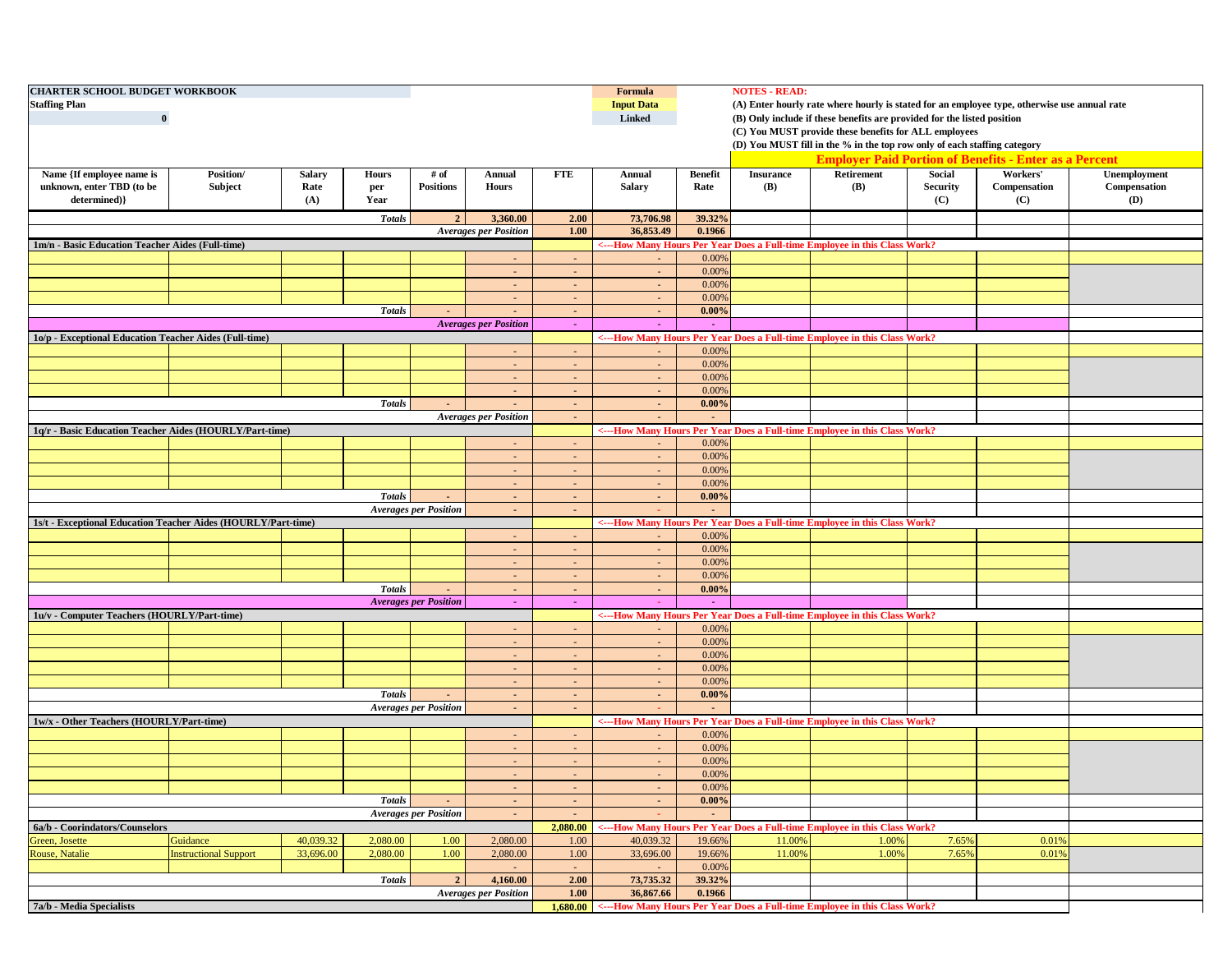| <b>CHARTER SCHOOL BUDGET WORKBOOK</b>                                            |                       |               |               |                  |                              |                  | Formula                |                                                               | <b>NOTES - READ:</b> |                                                                                                                                   |                 |              |                     |
|----------------------------------------------------------------------------------|-----------------------|---------------|---------------|------------------|------------------------------|------------------|------------------------|---------------------------------------------------------------|----------------------|-----------------------------------------------------------------------------------------------------------------------------------|-----------------|--------------|---------------------|
| <b>Staffing Plan</b>                                                             |                       |               |               |                  |                              |                  | <b>Input Data</b>      |                                                               |                      | (A) Enter hourly rate where hourly is stated for an employee type, otherwise use annual rate                                      |                 |              |                     |
| $\mathbf{0}$                                                                     |                       |               |               |                  |                              |                  | <b>Linked</b>          |                                                               |                      | (B) Only include if these benefits are provided for the listed position                                                           |                 |              |                     |
|                                                                                  |                       |               |               |                  |                              |                  |                        |                                                               |                      | (C) You MUST provide these benefits for ALL employees<br>(D) You MUST fill in the % in the top row only of each staffing category |                 |              |                     |
|                                                                                  |                       |               |               |                  |                              |                  |                        | <b>Employer Paid Portion of Benefits - Enter as a Percent</b> |                      |                                                                                                                                   |                 |              |                     |
| Name {If employee name is                                                        | <b>Position</b> /     | <b>Salary</b> | <b>Hours</b>  | # of             | Annual                       | <b>FTE</b>       | Annual                 | <b>Benefit</b>                                                | <b>Insurance</b>     | <b>Retirement</b>                                                                                                                 | Social          | Workers'     | <b>Unemployment</b> |
| unknown, enter TBD (to be                                                        | Subject               | Rate          | per           | <b>Positions</b> | <b>Hours</b>                 |                  | Salary                 | Rate                                                          | <b>(B)</b>           | <b>(B)</b>                                                                                                                        | <b>Security</b> | Compensation | Compensation        |
| determined)}                                                                     |                       | (A)           | Year          |                  |                              |                  |                        |                                                               |                      |                                                                                                                                   | (C)             | (C)          | (D)                 |
| Ward, Brittany                                                                   | Computers/Media       | 37,417.29     | 1,680.00      | 1.00             | 1,680.00                     | 1.00             | 37,417.29              | 19.66%                                                        | 11.00%               | 1.00%                                                                                                                             | 7.65%           | 0.01%        | 0.57%               |
|                                                                                  |                       |               |               |                  |                              | $\sim$           |                        | 0.00%                                                         |                      |                                                                                                                                   |                 |              |                     |
|                                                                                  | <b>Totals</b>         | $\mathbf{1}$  | 1,680.00      | 1.00             | 37,417.29                    | 19.66%           |                        |                                                               |                      |                                                                                                                                   |                 |              |                     |
|                                                                                  |                       |               |               |                  | <b>Averages per Position</b> | 1.00             | 37,417.29              | 0.1966                                                        |                      |                                                                                                                                   |                 |              |                     |
| 7c/d - Librarians                                                                |                       |               |               |                  |                              |                  |                        |                                                               |                      | <---How Many Hours Per Year Does a Full-time Employee in this Class Work?                                                         |                 |              |                     |
|                                                                                  |                       |               |               |                  |                              |                  |                        | 0.00%                                                         |                      |                                                                                                                                   |                 |              |                     |
|                                                                                  |                       |               |               |                  |                              |                  |                        | 0.00%                                                         |                      |                                                                                                                                   |                 |              |                     |
|                                                                                  |                       |               | <b>Totals</b> |                  | $\sim$                       | $\sim$           | $\sim$                 | 0.00%                                                         |                      |                                                                                                                                   |                 |              |                     |
|                                                                                  |                       |               |               |                  | <b>Averages per Position</b> | $\sim$           | $\sim$                 |                                                               |                      |                                                                                                                                   |                 |              |                     |
| 8a/b - Curriculum Specialists/Writers                                            |                       |               |               |                  |                              |                  |                        |                                                               |                      | <---How Many Hours Per Year Does a Full-time Employee in this Class Work?                                                         |                 |              |                     |
|                                                                                  |                       |               |               |                  |                              |                  |                        | 0.00%                                                         |                      |                                                                                                                                   |                 |              |                     |
|                                                                                  |                       |               |               |                  | $\blacksquare$               | $\sim$           | $\sim$                 | 0.00%                                                         |                      |                                                                                                                                   |                 |              |                     |
|                                                                                  |                       |               |               |                  |                              | $\sim$           | $\sim$                 | 0.00%                                                         |                      |                                                                                                                                   |                 |              |                     |
|                                                                                  |                       |               | <b>Totals</b> |                  |                              | $\sim$           | $\sim$                 | 0.00%                                                         |                      |                                                                                                                                   |                 |              |                     |
|                                                                                  |                       |               |               |                  | <b>Averages per Position</b> | $\sim$           | $\sim$                 | $\sim$                                                        |                      |                                                                                                                                   |                 |              |                     |
| 12a/b - Principal                                                                |                       |               |               |                  |                              | 2,080.00         |                        |                                                               |                      | <---How Many Hours Per Year Does a Full-time Employee in this Class Work?                                                         |                 |              |                     |
| Stremmel, Cynthia M                                                              | Administrator         | 92,000.00     | 2,080.00      | 1.00             | 2,080.00                     | 1.00             | 92,000.00              | 19.6600%                                                      | 11.00%               | 1.00%                                                                                                                             | 7.65%           | 0.01%        | 0.57%               |
| 12c/d - Assistant Principals                                                     |                       |               |               |                  |                              | 2,080.00         |                        |                                                               |                      | <---How Many Hours Per Year Does a Full-time Employee in this Class Work?                                                         |                 |              |                     |
| Williams, Kristin                                                                | <b>Asst Principal</b> | 48,000.00     | 2,080.00      | 1.00             | 2,080.00                     | 1.00             | 48,000.00              | 19.66%                                                        | 11.00%               | 1.009                                                                                                                             | 7.65%           | 0.01%        | 0.57%               |
|                                                                                  |                       |               |               |                  |                              | $\sim$           |                        | 0.00%                                                         |                      |                                                                                                                                   |                 |              |                     |
|                                                                                  |                       |               | <b>Totals</b> | $\mathbf{1}$     | 2,080.00                     | 1.00             | 48,000.00              | 19.66%                                                        |                      |                                                                                                                                   |                 |              |                     |
|                                                                                  |                       |               |               |                  | <b>Averages per Position</b> | 1.00             | 48,000.00              | 0.1966                                                        |                      |                                                                                                                                   |                 |              |                     |
| 12e/f - Administrative Director                                                  |                       |               |               |                  |                              |                  |                        |                                                               |                      | <---How Many Hours Per Year Does a Full-time Employee in this Class Work?                                                         |                 |              |                     |
|                                                                                  |                       |               |               |                  |                              |                  |                        | 0.0000%                                                       |                      |                                                                                                                                   |                 |              |                     |
| 12g/h - Registrar                                                                |                       |               |               |                  |                              |                  |                        |                                                               |                      | <---How Many Hours Per Year Does a Full-time Employee in this Class Work?                                                         |                 |              |                     |
|                                                                                  |                       |               |               |                  |                              |                  |                        | 0.0000%                                                       |                      |                                                                                                                                   |                 |              |                     |
| 12i/j -Administrative Assistant                                                  |                       |               |               |                  |                              | 2.080.00         |                        |                                                               |                      | <---How Many Hours Per Year Does a Full-time Employee in this Class Work?                                                         |                 |              |                     |
| Perales, Arlene                                                                  | <b>Admin Asst</b>     | 35,186.20     | 2,080.00      | 1.00             | 2,080.00                     | 1.00             | 35,186.20              | 19.66%                                                        | 11.00%               | 1.00%                                                                                                                             | 7.65%           | 0.01%        | 0.57%               |
| Mackie, Lindsay                                                                  | <b>Admin Asst</b>     | 33,500.00     | 2,080.00      | 1.00             | 2,080.00                     | 1.00<br>2.00     | 33,500.00              | 19.66%<br>39.32%                                              | 11.00%               | 1.009                                                                                                                             | 7.65%           | 0.019        |                     |
|                                                                                  |                       |               | <b>Totals</b> | $\overline{2}$   | 4,160.00                     | 1.00             | 68,686.20<br>34,343.10 | 0.1966                                                        |                      |                                                                                                                                   |                 |              |                     |
|                                                                                  |                       |               |               |                  | <b>Averages per Position</b> |                  |                        |                                                               |                      | <---How Many Hours Per Year Does a Full-time Employee in this Class Work?                                                         |                 |              |                     |
| 19c/d-Bookkeeper                                                                 |                       |               |               |                  |                              |                  |                        | 0.00%                                                         |                      |                                                                                                                                   |                 |              |                     |
|                                                                                  |                       |               |               |                  | $\sim$                       | $\sim$<br>$\sim$ |                        | 0.00%                                                         |                      |                                                                                                                                   |                 |              |                     |
|                                                                                  |                       |               | <b>Totals</b> |                  |                              | $\sim$           | $\sim$<br>$\sim$       | 0.00%                                                         |                      |                                                                                                                                   |                 |              |                     |
|                                                                                  |                       |               |               |                  | <b>Averages per Position</b> | $\sim$           |                        |                                                               |                      |                                                                                                                                   |                 |              |                     |
| 12k/l - Other School Administration Staff                                        |                       |               |               |                  |                              | 2,080.00         |                        |                                                               |                      | <---How Many Hours Per Year Does a Full-time Employee in this Class Work?                                                         |                 |              |                     |
|                                                                                  |                       |               |               |                  |                              |                  |                        | 0.00%                                                         |                      |                                                                                                                                   |                 |              |                     |
|                                                                                  |                       |               |               |                  | $\sim$                       | $\sim$           | $\sim$                 | 0.00%                                                         |                      |                                                                                                                                   |                 |              |                     |
|                                                                                  |                       |               | <b>Totals</b> |                  | $\sim$                       | $\sim$           | $\sim$                 | 0.00%                                                         |                      |                                                                                                                                   |                 |              |                     |
|                                                                                  |                       |               |               |                  | <b>Averages per Position</b> | $\blacksquare$   |                        |                                                               |                      |                                                                                                                                   |                 |              |                     |
| 19a/b - Accountant/Financial Staff                                               |                       |               |               |                  |                              | 2.080.00         |                        |                                                               |                      | <---How Many Hours Per Year Does a Full-time Employee in this Class Work?                                                         |                 |              |                     |
| Modlin, Randy<br>70,000.00<br>Controller<br>2,080.00<br>1,040.00<br>$\mathbf{1}$ |                       |               |               |                  |                              | 0.50             | 70,000.00              | 7.66%                                                         | 0.00%                | 0.00%                                                                                                                             | 7.65%           | 0.01%        | 0.57%               |
| 20a/b - Food Servers                                                             |                       |               |               |                  |                              |                  |                        |                                                               |                      | <---How Many Hours Per Year Does a Full-time Employee in this Class Work?                                                         |                 |              |                     |
|                                                                                  |                       |               |               |                  | $\blacksquare$               | $\sim$           | $\sim$                 | 0.00%                                                         |                      |                                                                                                                                   |                 |              |                     |
|                                                                                  |                       |               |               |                  | $\sim$                       | $\sim$           | $\sim$ $-$             | 0.00%                                                         |                      |                                                                                                                                   |                 |              |                     |
|                                                                                  |                       |               |               |                  | ٠                            | $\sim$           | $\sim$                 | 0.00%                                                         |                      |                                                                                                                                   |                 |              |                     |
|                                                                                  |                       |               |               |                  | $\sim$                       | $\sim$           | $\sim$                 | 0.00%                                                         |                      |                                                                                                                                   |                 |              |                     |
|                                                                                  |                       |               | <b>Totals</b> |                  | $\sim$                       | $\sim$           | $\sim$                 | 0.00%                                                         |                      |                                                                                                                                   |                 |              |                     |
|                                                                                  |                       |               |               |                  | <b>Averages per Position</b> | $\sim$           | $\sim$                 |                                                               |                      |                                                                                                                                   |                 |              |                     |
| 20c/d - Cafeteria Workers                                                        |                       |               |               |                  |                              |                  |                        |                                                               |                      | <---How Many Hours Per Year Does a Full-time Employee in this Class Work?                                                         |                 |              |                     |
|                                                                                  |                       |               |               |                  |                              | $\sim$           | $\sim$                 | 0.00%                                                         |                      |                                                                                                                                   |                 |              |                     |
|                                                                                  |                       |               |               |                  |                              | $\sim$           | $\sim$                 | 0.00%                                                         |                      |                                                                                                                                   |                 |              |                     |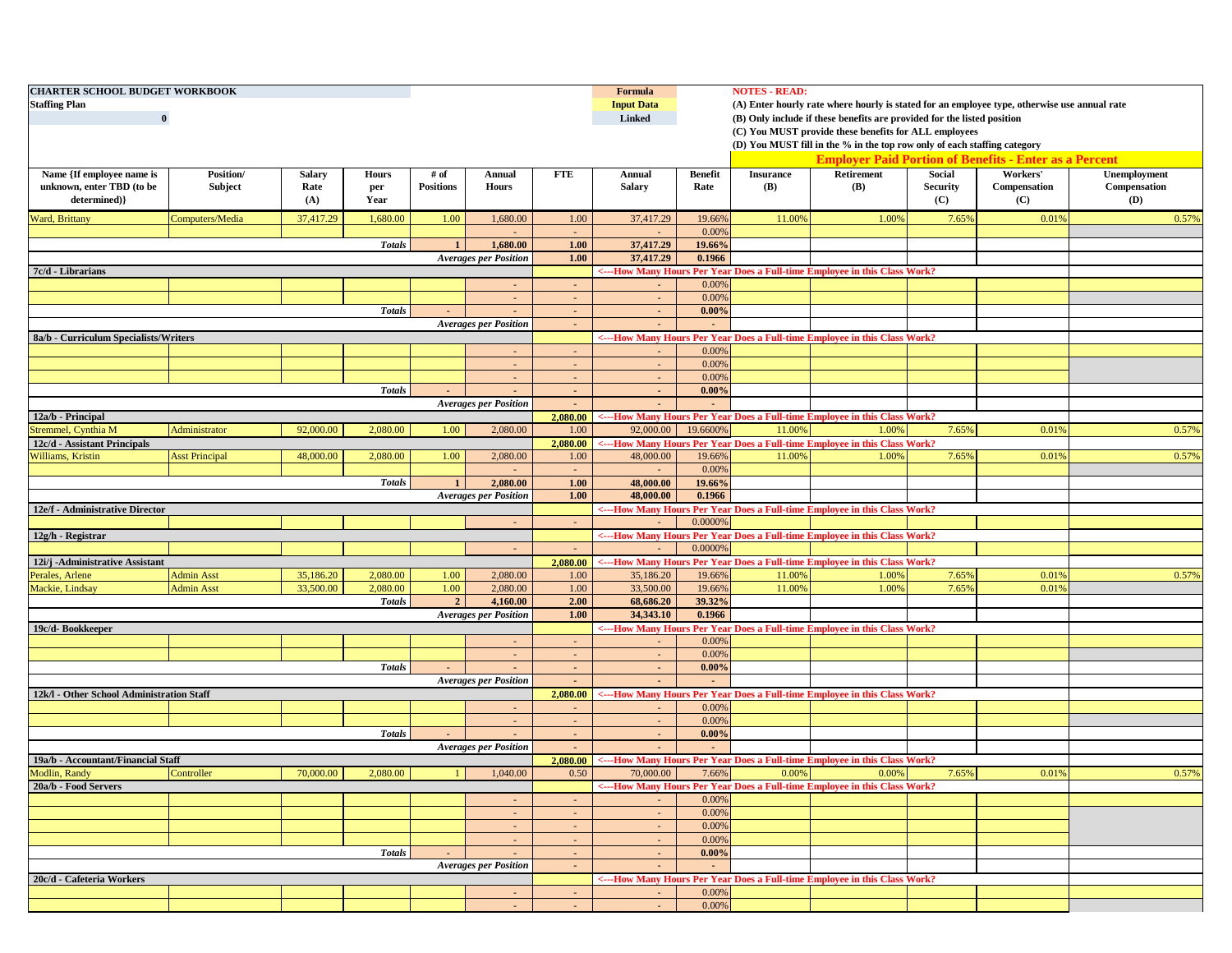| <b>CHARTER SCHOOL BUDGET WORKBOOK</b> |           |               |               |                              |              |                  | Formula           |                                                       | <b>NOTES - READ:</b>                                                                         |                                                                                    |                 |              |              |  |
|---------------------------------------|-----------|---------------|---------------|------------------------------|--------------|------------------|-------------------|-------------------------------------------------------|----------------------------------------------------------------------------------------------|------------------------------------------------------------------------------------|-----------------|--------------|--------------|--|
| <b>Staffing Plan</b>                  |           |               |               |                              |              |                  | <b>Input Data</b> |                                                       | (A) Enter hourly rate where hourly is stated for an employee type, otherwise use annual rate |                                                                                    |                 |              |              |  |
| $\bf{0}$                              |           |               |               |                              |              |                  | <b>Linked</b>     |                                                       | (B) Only include if these benefits are provided for the listed position                      |                                                                                    |                 |              |              |  |
|                                       |           |               |               |                              |              |                  |                   | (C) You MUST provide these benefits for ALL employees |                                                                                              |                                                                                    |                 |              |              |  |
|                                       |           |               |               |                              |              |                  |                   |                                                       | (D) You MUST fill in the % in the top row only of each staffing category                     |                                                                                    |                 |              |              |  |
|                                       |           |               |               |                              |              |                  |                   |                                                       |                                                                                              | <b>Employer Paid Portion of Benefits - Enter as a Percent</b>                      |                 |              |              |  |
| Name {If employee name is             | Position/ | <b>Salary</b> | Hours         | # of                         | Annual       | <b>FTE</b>       | Annual            | <b>Benefit</b>                                        | <b>Insurance</b>                                                                             | Retirement                                                                         | Social          | Workers'     | Unemployment |  |
| unknown, enter TBD (to be             | Subject   | Rate          | per           | <b>Positions</b>             | <b>Hours</b> |                  | <b>Salary</b>     | Rate                                                  | <b>(B)</b>                                                                                   | (B)                                                                                | <b>Security</b> | Compensation | Compensation |  |
| determined)}                          |           | (A)           | Year          |                              |              |                  |                   |                                                       |                                                                                              |                                                                                    | (C)             | (C)          | (D)          |  |
|                                       |           |               |               |                              |              |                  | $\sim$            | 0.00%                                                 |                                                                                              |                                                                                    |                 |              |              |  |
|                                       |           |               |               |                              |              |                  | $\sim$            | 0.00%                                                 |                                                                                              |                                                                                    |                 |              |              |  |
|                                       |           |               | <b>Totals</b> |                              |              |                  | $\sim$            | 0.00%                                                 |                                                                                              |                                                                                    |                 |              |              |  |
| <b>Averages per Position</b>          |           |               |               |                              |              | ÷.               | н.                |                                                       |                                                                                              |                                                                                    |                 |              |              |  |
| 20e/f - Food Services Supervisor      |           |               |               |                              |              |                  |                   |                                                       |                                                                                              | <---How Many Hours Per Year Does a Full-time Employee in this Class Work?          |                 |              |              |  |
|                                       |           |               |               |                              |              | $\sim$           |                   | 0.0000%                                               |                                                                                              |                                                                                    |                 |              |              |  |
| 22a/b Bus Drivers (HOURLY/Part-time)  |           |               |               |                              |              |                  |                   |                                                       |                                                                                              | <---How Many Hours Per Year Does a Full-time Employee in this Class Work?          |                 |              |              |  |
|                                       |           |               |               |                              |              |                  |                   | 0.00%                                                 |                                                                                              |                                                                                    |                 |              |              |  |
|                                       |           |               |               |                              |              |                  | $\sim$            | 0.00%                                                 |                                                                                              |                                                                                    |                 |              |              |  |
|                                       |           |               |               |                              |              |                  | $\sim$            | 0.00%                                                 |                                                                                              |                                                                                    |                 |              |              |  |
|                                       |           |               |               |                              |              |                  |                   | 0.00%                                                 |                                                                                              |                                                                                    |                 |              |              |  |
|                                       |           |               |               |                              |              |                  | ٠                 | 0.00%                                                 |                                                                                              |                                                                                    |                 |              |              |  |
|                                       |           |               |               |                              |              |                  |                   | 0.00%                                                 |                                                                                              |                                                                                    |                 |              |              |  |
|                                       |           |               | <b>Totals</b> |                              |              |                  |                   | 0.00%                                                 |                                                                                              |                                                                                    |                 |              |              |  |
|                                       |           |               |               | <b>Averages per Position</b> |              |                  |                   |                                                       |                                                                                              |                                                                                    |                 |              |              |  |
| 23a/b - Custodians                    | Custodian | 22,000.00     | 2.080.00      | 1.00                         | 2.080.00     | 2.080.00<br>1.00 | 22,000.00         | 24.65%                                                |                                                                                              | <---How Many Hours Per Year Does a Full-time Employee in this Class Work?<br>1.00% | 7.65%           | 5.00%        | 0.57%        |  |
| <b>Justin Jones</b>                   |           |               |               |                              |              |                  | $\sim$            | 0.00%                                                 | 11.00%                                                                                       |                                                                                    |                 |              |              |  |
|                                       |           |               |               |                              |              |                  | $\sim$            | 0.00%                                                 |                                                                                              |                                                                                    |                 |              |              |  |
|                                       |           |               |               |                              |              |                  | $\sim$            | 0.00%                                                 |                                                                                              |                                                                                    |                 |              |              |  |
|                                       |           |               | <b>Totals</b> |                              | 2.080.00     | 1.00             | 22,000.00         | 24.65%                                                |                                                                                              |                                                                                    |                 |              |              |  |
| <b>Averages per Position</b>          |           |               |               |                              |              | 1.00             | 22,000.00         | 0.2465                                                |                                                                                              |                                                                                    |                 |              |              |  |
| 26a/b - Maintenance Person            |           |               |               |                              |              |                  |                   |                                                       |                                                                                              | <---How Many Hours Per Year Does a Full-time Employee in this Class Work?          |                 |              |              |  |
|                                       |           |               |               |                              |              |                  |                   | 0.00%                                                 |                                                                                              |                                                                                    |                 |              |              |  |
|                                       |           |               |               |                              |              |                  | $\sim$            | 0.00%                                                 |                                                                                              |                                                                                    |                 |              |              |  |
|                                       |           |               |               |                              |              |                  | ÷                 | 0.009                                                 |                                                                                              |                                                                                    |                 |              |              |  |
|                                       |           |               | <b>Totals</b> |                              |              |                  | $\sim$            | 0.00%                                                 |                                                                                              |                                                                                    |                 |              |              |  |
| <b>Averages per Position</b>          |           |               |               |                              |              |                  | $\sim$            |                                                       |                                                                                              |                                                                                    |                 |              |              |  |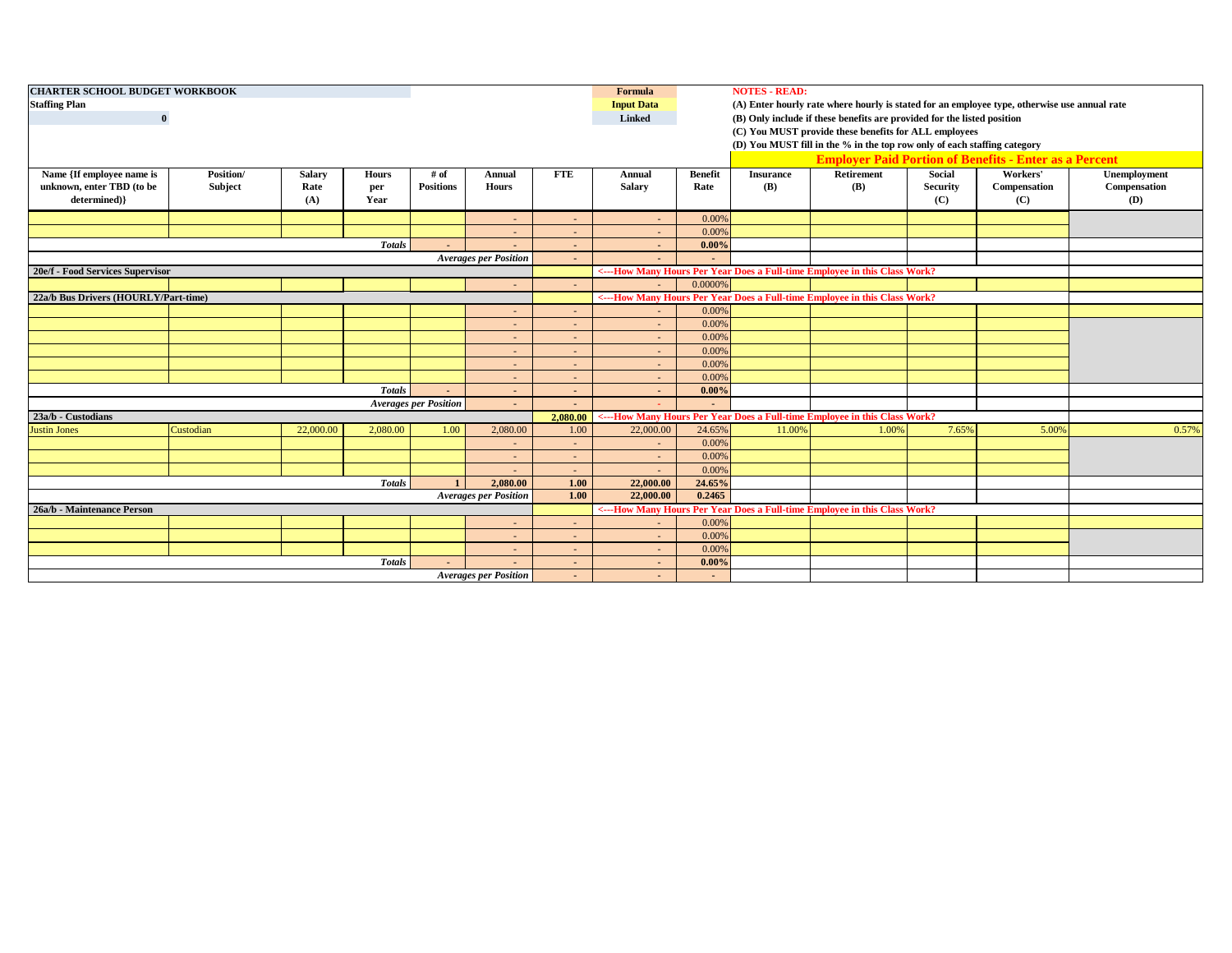## **Charter School Estimated Expenditures Worksheet CHARTER SCHOOL BUDGET WORKBOOK**

|              | CHARTER SCHOOL BUDGET WORKBOOK<br>$\mathbf{0}$                                                                                                                    |                                         |                                      |
|--------------|-------------------------------------------------------------------------------------------------------------------------------------------------------------------|-----------------------------------------|--------------------------------------|
|              | <b>Instruction:</b>                                                                                                                                               |                                         |                                      |
| 1.           | Instructional Services: (5100/5200/5300)<br><b>Basic Education Teachers - Salaries and Benefits:</b>                                                              |                                         |                                      |
| a.           | x Average Salary \$<br>Number<br>25<br>37,452.26                                                                                                                  | 936,307.00<br>$\mathbb{S}$              |                                      |
| b.           | Benefits (Retirement, Social Security, Insurance, Etc.)<br>19.66%                                                                                                 | $\mathcal{S}$<br>185,075.00             |                                      |
|              | Exceptional Education (ESE) Teachers - Supplement:                                                                                                                |                                         |                                      |
| c.           | 49,920.00<br>Number<br>Supplement<br>-\$<br>$\mathbf{1}$<br>$\mathbf X$                                                                                           | 49,920.00<br><sup>\$</sup>              |                                      |
| d.           | Benefits (Retirement, Social Security, Insurance, Etc.)<br>19.66%                                                                                                 | $\mathbb{S}$<br>9,854.00                |                                      |
|              | Vocational/Other Education Teachers - Salaries and Benefits:                                                                                                      |                                         |                                      |
| е.           | Number<br>$\mathbf{0}$<br>x Average Salary<br><b>S</b>                                                                                                            | $\mathbb{S}$                            |                                      |
| f.           | Benefits (Retirement, Social Security, Insurance, Etc.)<br>0.00%                                                                                                  | $\mathbb{S}$                            |                                      |
|              |                                                                                                                                                                   | <b>Subtotal</b>                         | \$<br>1,181,156.00                   |
|              | Full-time:                                                                                                                                                        |                                         |                                      |
| g.           | <b>Annual Salary</b><br>38,539.47<br>Art Teachers<br><b>\$</b><br>$\mathbf x$                                                                                     | $\mathbb{S}$<br>38,539.00               |                                      |
| h.           | Benefits (Retirement, Social Security, Insurance, Etc.)<br>19.66%                                                                                                 | $\mathbb{S}$<br>7,617.00                |                                      |
| i.           | <b>Music Teachers</b><br><b>Annual Salary</b><br>$\sqrt{S}$<br>$\mathbf{x}$<br>35,269.48                                                                          | $\mathbb{S}$<br>35,269.00               |                                      |
| j.           | Benefits (Retirement, Social Security, Insurance, Etc.)<br>19.66%                                                                                                 | $\mathbb{S}$<br>6,974.00                |                                      |
| k.           | $\sqrt{S}$<br><b>Other Teachers</b><br>Annual Salary<br>$\mathbf X$<br>36,853.49                                                                                  | $\sqrt$<br>73,707.00                    |                                      |
| ı.           | Benefits (Retirement, Social Security, Insurance, Etc.)<br>19.66%                                                                                                 | $\mathbb{S}$<br>14,571.00               |                                      |
|              | Full-time:                                                                                                                                                        | Subtotal                                | 176,677.00<br><sup>\$</sup>          |
|              | <b>Basic Education Teacher Aides - Salaries and Benefits:</b>                                                                                                     |                                         |                                      |
| m.           | x Average Salary \$<br>Number<br>$\overline{0}$                                                                                                                   |                                         |                                      |
| n.           | Benefits (Retirement, Social Security, Insurance, Etc.)<br>0.00%                                                                                                  | $\mathbb{S}$                            |                                      |
|              | Exceptional Education (ESE) Teacher Aides - Salary and Benefits:                                                                                                  |                                         |                                      |
| $\mathbf{0}$ | Number<br>$\overline{0}$<br>x Average Salary<br>\$                                                                                                                | $\mathbb{S}$                            |                                      |
| р.           | Benefits (Retirement, Social Security, Insurance, Etc.)<br>0.00%                                                                                                  | $\mathcal{S}$                           |                                      |
|              |                                                                                                                                                                   | <b>Subtotal</b>                         | \$                                   |
|              | Part-time:                                                                                                                                                        |                                         |                                      |
|              | <b>Basic Education Teacher Aides - Salaries and Benefits:</b>                                                                                                     |                                         |                                      |
| q.           | x Average Salary \$<br>Number<br>$\mathbf{0}$                                                                                                                     |                                         |                                      |
| r.           | Benefits (Retirement, Social Security, Insurance, Etc.)<br>0.00%                                                                                                  | $\mathbb{S}$                            |                                      |
|              | Exceptional Education (ESE) Teacher Aides - Salary and Benefits:                                                                                                  |                                         |                                      |
| s.           | $\mathbf{0}$<br>x Average Salary \$<br>Number                                                                                                                     | <sup>\$</sup>                           |                                      |
| t.           | Benefits (Retirement, Social Security, Insurance, Etc.)<br>0.00%                                                                                                  | $\mathbb{S}$                            |                                      |
|              | Part-time:                                                                                                                                                        | Subtotal                                | \$                                   |
| u.           | <b>Computer Teachers</b><br>x Average Salary                                                                                                                      | $\mathbb{S}$                            |                                      |
| v.           | Benefits (Retirement, Social Security, Insurance, Etc.)<br>0.00%                                                                                                  | $\mathbb{S}$                            |                                      |
| w.           | x Average Salary \$<br><i>Other</i><br>$\mathbf{0}$                                                                                                               | $\mathbb{S}$                            |                                      |
| x.           | Benefits (Retirement, Social Security, Insurance, Etc.)<br>0.00%                                                                                                  | $\mathbb{S}$                            |                                      |
| y.           | Other Personnel (Substitute Teachers - Include 7.65% for FICA)                                                                                                    | $\mathbb{S}$<br>19,110.88               |                                      |
| z.           | <b>Contracted Exceptional Education Specialists</b>                                                                                                               | $\mathbb{S}$<br>25,000.00               |                                      |
| aa.          | <b>Other Contracted Educational Services</b>                                                                                                                      | $\mathbf{s}$<br>3,000.00                |                                      |
|              |                                                                                                                                                                   | Subtotal                                | $\frac{1}{2}$<br>47,111.00           |
| 2.           | Instructional Materials and Equipment:                                                                                                                            |                                         |                                      |
| a.           | Instructional Materials (Textbooks, Workbooks, Testing Materials, Etc.)                                                                                           | 60,000.00                               |                                      |
| b.           | AV Equipment/Other Instructional Equipment                                                                                                                        | $\mathbb{S}$<br>33,000.00               |                                      |
|              |                                                                                                                                                                   | Subtotal                                | 93,000.00<br>\$                      |
| 3.           | Other Instructional Expenses:                                                                                                                                     |                                         |                                      |
| a<br>b.      | Conferences, Dues, and Fees (Non-instructional Staff)<br><b>Travel Expenses</b>                                                                                   |                                         |                                      |
| c.           | Classroom Supplies Not Included Elsewhere                                                                                                                         |                                         |                                      |
|              |                                                                                                                                                                   | Subtotal                                | $\frac{1}{2}$                        |
| 4.           | Technology:                                                                                                                                                       |                                         |                                      |
| a.           | Computer Equipment                                                                                                                                                | 37,500.00                               |                                      |
| b.           | Training and Installation                                                                                                                                         | $\mathbb{S}$<br>2,500.00                |                                      |
|              |                                                                                                                                                                   | Subtotal                                | \$<br>40,000.00                      |
| 5.           | Classroom/Vocational Equipment (Desks, Chairs, Tables, Etc.)                                                                                                      |                                         |                                      |
| a.           | Desks, Chairs, Tables, and Equipment/Furniture/Furnishings Not Included Elsewhere                                                                                 | 61,000.00<br><sup>\$</sup>              |                                      |
|              |                                                                                                                                                                   | Subtotal                                | \$<br>61,000.00<br>$\boldsymbol{\$}$ |
|              |                                                                                                                                                                   | Total Instruction - 1 through 5 above > | 1,598,944.00                         |
| 6.           | <b>Instructional Support Services: (6100)</b><br><b>Student Personnel Services:</b>                                                                               |                                         |                                      |
|              | Coordinators/Counselors - Salary and Benefits:                                                                                                                    |                                         |                                      |
| a.           | Number<br>Annual Salary<br>$\sqrt{S}$<br>36,867.66<br>2<br>$\mathbf X$                                                                                            | 73,735.00                               |                                      |
| b.           | Benefits (Retirement, Social Security, Insurance, Etc.)<br>19.66%                                                                                                 | 14,496.00                               |                                      |
| c.           | Contracted Services (Specify)                                                                                                                                     |                                         |                                      |
| d.           | Other (Specify) $\overline{\phantom{a}}$<br><u> 1999 - Johann John Stone, mars eta bainar eta industrial eta erromania eta erromania eta erromania eta erroma</u> |                                         |                                      |
|              |                                                                                                                                                                   | Subtotal                                | \$<br>88,231.00                      |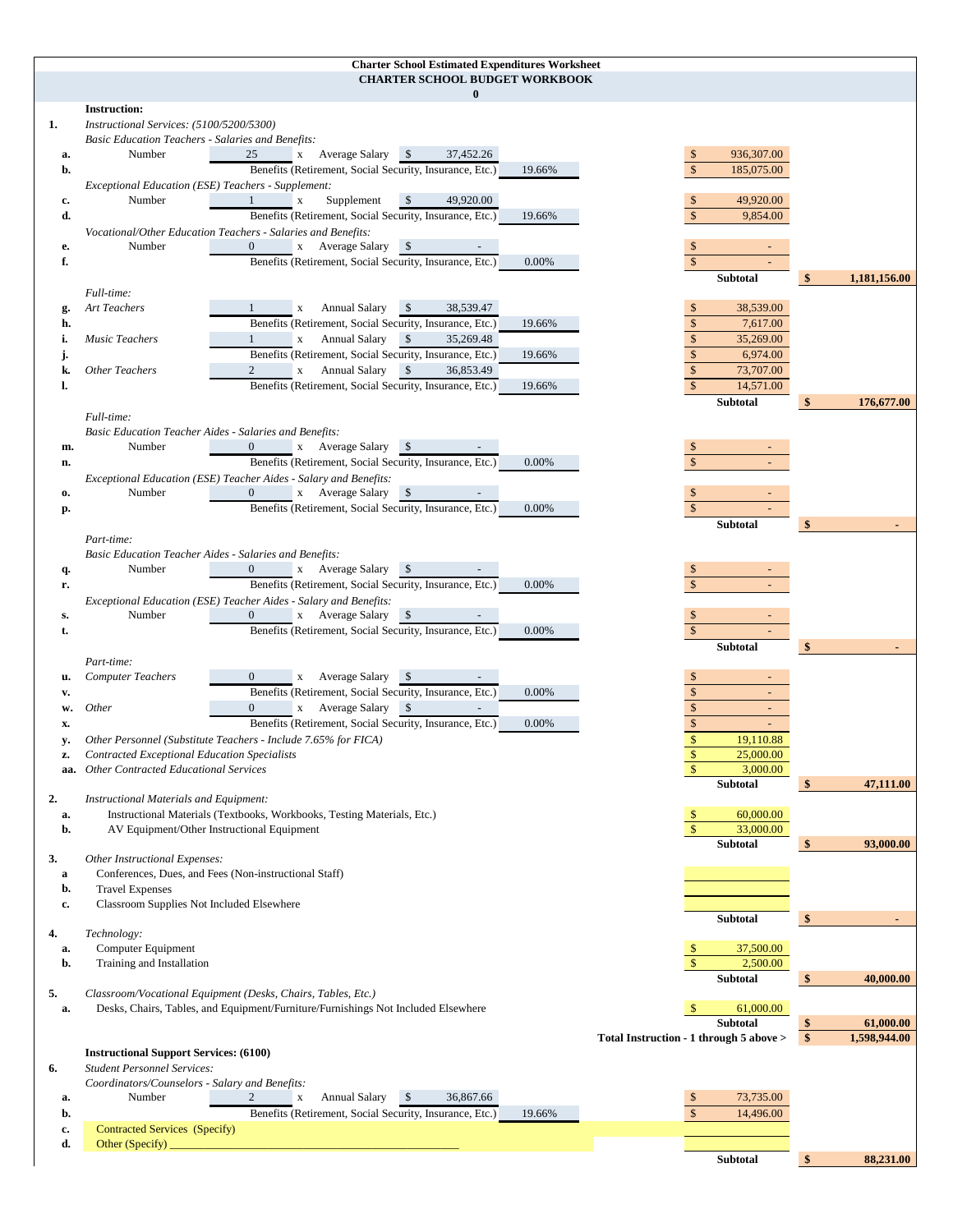|           |                                                                                                     |                                                                                                                                                                             | <b>Charter School Estimated Expenditures Worksheet</b> |        |                                                    |                                |
|-----------|-----------------------------------------------------------------------------------------------------|-----------------------------------------------------------------------------------------------------------------------------------------------------------------------------|--------------------------------------------------------|--------|----------------------------------------------------|--------------------------------|
|           |                                                                                                     |                                                                                                                                                                             | <b>CHARTER SCHOOL BUDGET WORKBOOK</b><br>$\bf{0}$      |        |                                                    |                                |
| 7.        | Instructional Media Services (Includes Library): (6200)<br>Media Specialists - Salary and Benefits: |                                                                                                                                                                             |                                                        |        |                                                    |                                |
| a.        | Number                                                                                              | x Annual Salary<br>1                                                                                                                                                        | $\sqrt{S}$<br>37,417.29                                |        | $\mathbb{S}$<br>37,417.00                          |                                |
| b.        |                                                                                                     | Benefits (Retirement, Social Security, Insurance, Etc.)                                                                                                                     |                                                        | 19.66% | $\mathbf{\hat{s}}$<br>7,396.00                     |                                |
|           | Librarians - Salary and Benefits:                                                                   |                                                                                                                                                                             |                                                        |        |                                                    |                                |
| c.<br>d.  | Number                                                                                              | <b>Annual Salary</b><br>$\overline{0}$<br>$\mathbf X$<br>Benefits (Retirement, Social Security, Insurance, Etc.)                                                            | $\sqrt{S}$                                             | 0.00%  | $\mathbb{S}$<br>$\mathbf{\hat{s}}$                 |                                |
| e.        | Materials and Supplies                                                                              |                                                                                                                                                                             |                                                        |        | $\mathbb{S}$<br>2,500.00                           |                                |
| f.        | Computer Equipment                                                                                  |                                                                                                                                                                             |                                                        |        |                                                    |                                |
| g.        | AV Equipment                                                                                        |                                                                                                                                                                             |                                                        |        |                                                    |                                |
| h.        | Furniture and Fixtures                                                                              |                                                                                                                                                                             |                                                        |        |                                                    |                                |
| i.        | Other (Specify)                                                                                     |                                                                                                                                                                             |                                                        |        | Subtotal                                           | 47,313.00<br>$\boldsymbol{\$}$ |
| 8.        | Instruction and Curriculum Development Services: (6300)                                             |                                                                                                                                                                             |                                                        |        |                                                    |                                |
|           | Curriculum Specialists/Writers - Salaries and Benefits:                                             |                                                                                                                                                                             |                                                        |        |                                                    |                                |
| a.<br>b.  | Number                                                                                              | Annual Salary<br>$\overline{0}$<br>$\mathbf{X}$<br>Benefits (Retirement, Social Security, Insurance, Etc.)                                                                  | <b>\$</b>                                              | 0.00%  | $\mathbf{s}$                                       |                                |
| c.        | <b>Contracted Services (Specify)</b>                                                                |                                                                                                                                                                             |                                                        |        |                                                    |                                |
| d.        | Materials and Supplies                                                                              |                                                                                                                                                                             |                                                        |        |                                                    |                                |
| e.        | Equipment                                                                                           |                                                                                                                                                                             |                                                        |        |                                                    |                                |
| f.        | Other (Specify)                                                                                     | $\mathcal{L}^{\text{max}}_{\text{max}}$ and $\mathcal{L}^{\text{max}}_{\text{max}}$ and $\mathcal{L}^{\text{max}}_{\text{max}}$ and $\mathcal{L}^{\text{max}}_{\text{max}}$ |                                                        |        | Subtotal                                           | \$                             |
| 9.        | <b>Instructional Support Staff Training Services: (6000)</b>                                        |                                                                                                                                                                             |                                                        |        |                                                    |                                |
| a.        | Seminars and Workshops                                                                              |                                                                                                                                                                             |                                                        |        | 12,725.00                                          |                                |
| b.        | Other (Specify)                                                                                     |                                                                                                                                                                             |                                                        |        | $\mathbf{\hat{s}}$<br>3,000.00<br><b>Subtotal</b>  | 15,725.00<br>\$                |
| 10.       |                                                                                                     | Instructional-Related Technology (Only Include if Instructional-Related): (6500)                                                                                            |                                                        |        |                                                    |                                |
| a.        | Computer Maintenance                                                                                |                                                                                                                                                                             |                                                        |        |                                                    |                                |
| b.        | <b>Technology Support</b>                                                                           |                                                                                                                                                                             |                                                        |        |                                                    |                                |
| c.        | Other (Specify)                                                                                     |                                                                                                                                                                             |                                                        |        | Subtotal                                           | \$                             |
|           |                                                                                                     |                                                                                                                                                                             |                                                        |        | Total Instructional Support - 6 through 10 above > | \$<br>151,269.00               |
|           | <b>General Support:</b>                                                                             |                                                                                                                                                                             |                                                        |        |                                                    |                                |
| 11.<br>a. | Board: (7100)<br><b>Auditing Services</b>                                                           |                                                                                                                                                                             |                                                        |        | 17,100.00<br>\$                                    |                                |
| b.        | <b>Legal Services</b>                                                                               |                                                                                                                                                                             |                                                        |        | $\mathbb{S}$<br>5,000.00                           |                                |
| c.        | Other - Management Fee/D&O Insurance/Board Travel                                                   |                                                                                                                                                                             |                                                        |        | $\mathbf{\hat{S}}$<br>147,488.24                   |                                |
| 12.       | School Administration - Salaries and Benefits: (7300)                                               |                                                                                                                                                                             |                                                        |        | <b>Subtotal</b>                                    | \$<br>169,588.00               |
| a.        | Principal                                                                                           | x Annual Salary<br>$\mathbf{1}$                                                                                                                                             | $\sqrt{S}$<br>92,000.00                                |        | 92,000.00<br>$\mathbb{S}$                          |                                |
| b.        |                                                                                                     | Benefits (Retirement, Social Security, Insurance, Etc.)                                                                                                                     |                                                        | 19.66% | $\mathbb{S}$<br>18,127.00                          |                                |
| c.        | <b>Assistant Principal</b>                                                                          | <b>Annual Salary</b><br>$\mathbf X$                                                                                                                                         | $\mathcal{S}$<br>48,000.00                             |        | 48,000.00<br>\$                                    |                                |
| d.        | <b>Admin Director</b>                                                                               | Benefits (Retirement, Social Security, Insurance, Etc.)<br>$\mathbf{0}$<br>$\mathbf X$<br>Annual Salary                                                                     | -\$                                                    | 19.66% | $\mathsf{\$}$<br>9,477.00<br>\$                    |                                |
| e.<br>f.  |                                                                                                     | Benefits (Retirement, Social Security, Insurance, Etc.)                                                                                                                     |                                                        | 0.00%  | $\mathbb{S}$                                       |                                |
| g.        | Registrar                                                                                           | x Annual Salary<br>$\overline{0}$                                                                                                                                           | $\sqrt{S}$<br>$\sim$                                   |        |                                                    |                                |
| h.        |                                                                                                     |                                                                                                                                                                             |                                                        |        | $\mathcal{S}$                                      |                                |
| i.        |                                                                                                     | Benefits (Retirement, Social Security, Insurance, Etc.)                                                                                                                     |                                                        | 0.00%  | $\mathcal{S}$                                      |                                |
|           | Admin Assistant                                                                                     | x Annual Salary \$<br>2                                                                                                                                                     | 34, 343. 10                                            |        | $\mathcal{S}$<br>68,686.00                         |                                |
| j.<br>k.  | Other                                                                                               | Benefits (Retirement, Social Security, Insurance, Etc.)<br>Annual Salary<br>$\mathbf{0}$<br>$\mathbf X$                                                                     | $\sqrt{S}$<br>$\overline{\phantom{a}}$                 | 19.66% | $\mathcal{S}$<br>13,583.00<br>$\mathbf{\hat{s}}$   |                                |
| l.        |                                                                                                     | Benefits (Retirement, Social Security, Insurance, Etc.)                                                                                                                     |                                                        | 0.00%  | $\mathsf{\$}$                                      |                                |
| m.        | <b>Contracted Services (Specify)</b>                                                                |                                                                                                                                                                             |                                                        |        |                                                    |                                |
| n.        | Conferences, Dues, and Fees (Non-instructional Staff)                                               |                                                                                                                                                                             |                                                        |        | $\mathbb{S}$<br>10,000.00                          |                                |
| 0.<br>p.  | <b>Travel Expenses</b><br>Contingencies                                                             |                                                                                                                                                                             |                                                        |        |                                                    |                                |
| q.        |                                                                                                     | Other - Fiduciary Insurance/Other Employees Benefits/Admin Travel                                                                                                           |                                                        |        | $\mathbb{S}$<br>18,000.00                          |                                |
|           |                                                                                                     |                                                                                                                                                                             |                                                        |        | Subtotal                                           | 277,873.00<br>\$               |
| 13.<br>a. | Office Expenses:<br>Equipment/Furniture/Furnishings                                                 |                                                                                                                                                                             |                                                        |        | 6,000.00<br>$\mathbb{S}$                           |                                |
| b.        | Repair and Maintenance                                                                              |                                                                                                                                                                             |                                                        |        | $\mathcal{S}$<br>2,000.00                          |                                |
| c.        | Other - Office Supplies                                                                             |                                                                                                                                                                             |                                                        |        | $\mathbb{S}$<br>6,500.00                           |                                |
|           |                                                                                                     |                                                                                                                                                                             |                                                        |        | <b>Subtotal</b>                                    | 14,500.00<br>$\mathbf{\$}$     |
| 14.<br>a. | Telephone and Communication Services: (7900)<br>Telephone/Communication Services (Monthly Bills)    |                                                                                                                                                                             |                                                        |        | 30,000.00                                          |                                |
| b.        | Equipment (Including Any Training and Installation)                                                 |                                                                                                                                                                             |                                                        |        |                                                    |                                |
| c.        | Other (Specify)_                                                                                    |                                                                                                                                                                             |                                                        |        |                                                    |                                |
|           |                                                                                                     |                                                                                                                                                                             |                                                        |        | Subtotal                                           | \$<br>30,000.00                |
| 15.<br>a. | Mailing and Marketing: (7720)<br>Postage/Courier Services                                           |                                                                                                                                                                             |                                                        |        | 2,000.00                                           |                                |
| b.        | Media/Direct Mail<br>Other (Specify)                                                                |                                                                                                                                                                             |                                                        |        | $\mathbf{s}$<br>7,500.00                           |                                |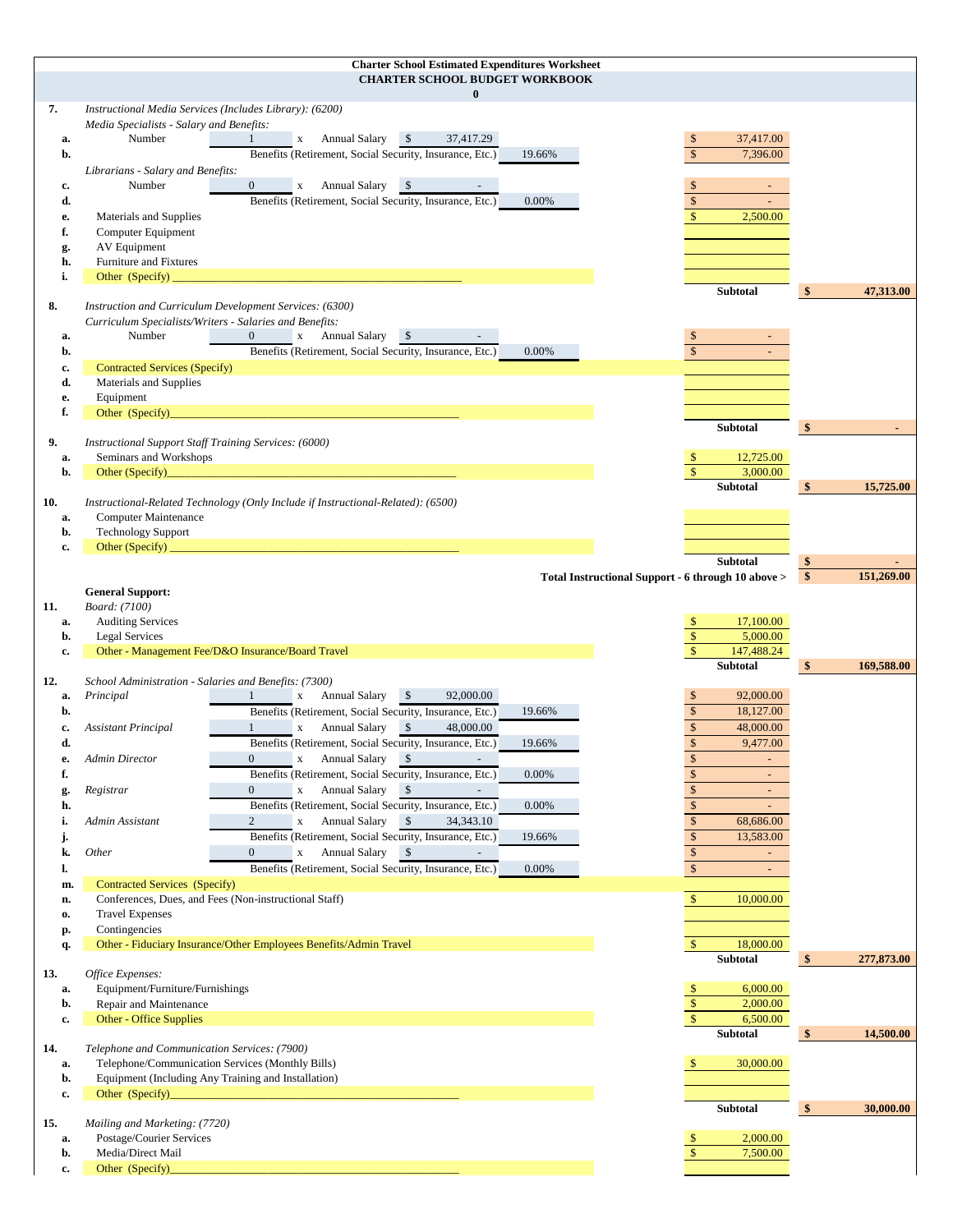|           | <b>Charter School Estimated Expenditures Worksheet</b>                                                                                   |                               |                             |
|-----------|------------------------------------------------------------------------------------------------------------------------------------------|-------------------------------|-----------------------------|
|           | <b>CHARTER SCHOOL BUDGET WORKBOOK</b>                                                                                                    |                               |                             |
|           | $\bf{0}$                                                                                                                                 | <b>Subtotal</b>               | 9,500.00<br>$\mathbf{\$}$   |
| 16.       | Printing and Copying:                                                                                                                    |                               |                             |
| a.        | Materials and Supplies                                                                                                                   | 7,000.00<br>$\mathbb{S}$      |                             |
| b.        | Equipment (Specify Here: Purchase_______ or Lease X)                                                                                     | $\mathbb{S}$<br>5,000.00      |                             |
| c.        | Other (Specify) Maintenance Agreement on Copiers                                                                                         | $\mathsf{\$}$<br>12,000.00    |                             |
|           |                                                                                                                                          | Subtotal                      | $\sqrt[6]{3}$<br>24,000.00  |
| 17.       | Administrative Fees to the District: (7300)                                                                                              |                               |                             |
| a.<br>b.  | FEFP/Categorical Sources<br>Federal Startup/Continuation Grants                                                                          | 84,700.86<br>\$               |                             |
| c.        | Other (Specify) $\overline{\phantom{a}}$                                                                                                 |                               |                             |
|           |                                                                                                                                          | Subtotal                      | $\frac{1}{2}$<br>84,701.00  |
| 18.       | Facilities Acquisition and Construction:                                                                                                 |                               |                             |
| a.        | Land/Land improvements                                                                                                                   |                               |                             |
| b.        | Building (Specify Here: Purchase___ or Lease/Purchase__)                                                                                 |                               |                             |
| c.        | Building - Lease/Rent                                                                                                                    | 438,750.00                    |                             |
| d.<br>е.  | Leasehold Improvements<br><b>Other - Remodeling Expense</b>                                                                              | $\mathbb{S}$<br>303,906.04    |                             |
|           |                                                                                                                                          | Subtotal                      | $\sqrt[6]{3}$<br>742,656.00 |
| 19.       | Fiscal Services: (7300)                                                                                                                  |                               |                             |
|           | Accountant/Financial Staff - Salaries and Benefits:                                                                                      |                               |                             |
| a.        | Number<br>x Annual Salary<br>$\sqrt{S}$<br>70,000.00<br>0.5                                                                              | 35,000.00<br><sup>\$</sup>    |                             |
| b.        | Benefits (Retirement, Social Security, Insurance, Etc.)<br>7.66%                                                                         | $\mathbb{S}$<br>2,701.00      |                             |
| c.        | $\sqrt{S}$<br>Bookkeeper<br>$\overline{0}$<br>x Annual Salary<br>$\overline{\phantom{a}}$                                                | $\mathbb{S}$                  |                             |
| d.        | Benefits (Retirement, Social Security, Insurance, Etc.)<br>0.00%                                                                         | $\mathbb{S}$                  |                             |
| е.<br>f.  | Conferences, Dues, and Fees (Non-instructional Staff)<br><b>Travel Expenses</b>                                                          |                               |                             |
| g.        | Contracted Accounting Services (Specify)                                                                                                 |                               |                             |
| h.        | <b>Banking Fees</b>                                                                                                                      |                               |                             |
| i.        | Other (Specify)                                                                                                                          |                               |                             |
|           |                                                                                                                                          | Subtotal                      | -\$<br>37,701.00            |
| 20.       | Food Services: (7600)                                                                                                                    |                               |                             |
|           | Food Servers - Salaries and Benefits:<br>Number<br>$\sqrt{S}$<br>$\overline{0}$                                                          |                               |                             |
| a.<br>b.  | x Annual Salary<br>Benefits (Retirement, Social Security, Insurance, Etc.)<br>0.00%                                                      | <sup>\$</sup><br>$\mathbb{S}$ |                             |
|           | Cafeteria Workers - Salaries and Benefits:                                                                                               |                               |                             |
| c.        | Number<br><b>Annual Salary</b><br>$\sqrt{S}$<br>$\mathbf X$                                                                              | <sup>\$</sup>                 |                             |
| d.        | Benefits (Retirement, Social Security, Insurance, Etc.)<br>0.00%                                                                         | $\mathbb{S}$                  |                             |
|           | Food Services Supervisor - Salaries and Benefits:                                                                                        |                               |                             |
| e.        | Number<br>$\overline{0}$<br>$\sqrt{S}$<br>x Annual Salary                                                                                | $\mathbb{S}$                  |                             |
| f.        | Benefits (Retirement, Social Security, Insurance, Etc.)<br>0.00%                                                                         | $\mathbb{S}$                  |                             |
| g.        | Contracted Services (Specify)                                                                                                            | $\sqrt{\ }$<br>100,000.00     |                             |
| h.<br>i.  | Kitchen Equipment/Dining Room Furniture and Equipment<br>Food Purchases (For Self-Operated Kitchen)                                      | $\mathbf{s}$<br>12,000.00     |                             |
| J.        | Bottled Gas (For Self-Operated Kitchen)                                                                                                  |                               |                             |
| k.        | Kitchen/Dining Room Supplies                                                                                                             |                               |                             |
| ı.        | Other - WinSnap Equipment and Installation                                                                                               |                               |                             |
| m.        | Other - WinSnap Training                                                                                                                 |                               |                             |
| n.        | Other (Specify) Misc Supplies                                                                                                            | $\mathbb{S}$                  |                             |
|           |                                                                                                                                          | Subtotal                      | $\frac{1}{2}$<br>112,000.00 |
| 21.<br>a. | Central Services: 7700)<br>Conferences, Dues, and Fees (Non-instructional Staff)                                                         |                               |                             |
| b.        | <b>Travel Expenses</b>                                                                                                                   |                               |                             |
| c.        | Other (Specify)<br><u> 1990 - Jan James James, martin amerikan basar dan berasal dalam pengaran basar dalam pengaran basar dalam pen</u> |                               |                             |
| d.        | Other (Specify) $\_\_$                                                                                                                   |                               |                             |
|           |                                                                                                                                          | Subtotal                      | $\frac{1}{2}$               |
| 22.       | Student Transportation: (7800)                                                                                                           |                               |                             |
| a.<br>b.  | Transportation Vehicle payments (Vans, Buses, etc.)<br><b>Bus Drivers</b><br>$\overline{0}$<br>x Average Salary \$                       | $\mathbb{S}$                  |                             |
| c.        | Benefits (Retirement, Social Security, Insurance, Etc.)<br>0.00%                                                                         | $\mathbb{S}$                  |                             |
| d.        | Contracted Services (Specify)                                                                                                            |                               |                             |
| е.        | Maintenance and Repairs                                                                                                                  |                               |                             |
| f.        | Insurance                                                                                                                                |                               |                             |
| g.        | Gas                                                                                                                                      |                               |                             |
| h.        | Other - Field Trips                                                                                                                      | 500.00<br>$\mathbb{S}$        |                             |
|           |                                                                                                                                          | Subtotal                      | 500.00<br>$\frac{1}{2}$     |
| 23.       | Custodial Services: (7900)<br>Custodians - Salary and Benefits:                                                                          |                               |                             |
| a.        | Annual Salary<br>$\sqrt{S}$<br>22,000.00<br>Number<br>$\mathbf X$                                                                        | $\mathbb{S}$<br>22,000.00     |                             |
| b.        | Benefits (Retirement, Social Security, Insurance, Etc.)<br>24.65%                                                                        | $\sqrt$<br>5,463.00           |                             |
| c.        | <b>Contracted Services (Specify)</b>                                                                                                     | 20,000.00<br>$\mathbb{S}$     |                             |
| d.        | <b>Cleaning Supplies</b>                                                                                                                 | $\mathbb{S}$<br>6,000.00      |                             |